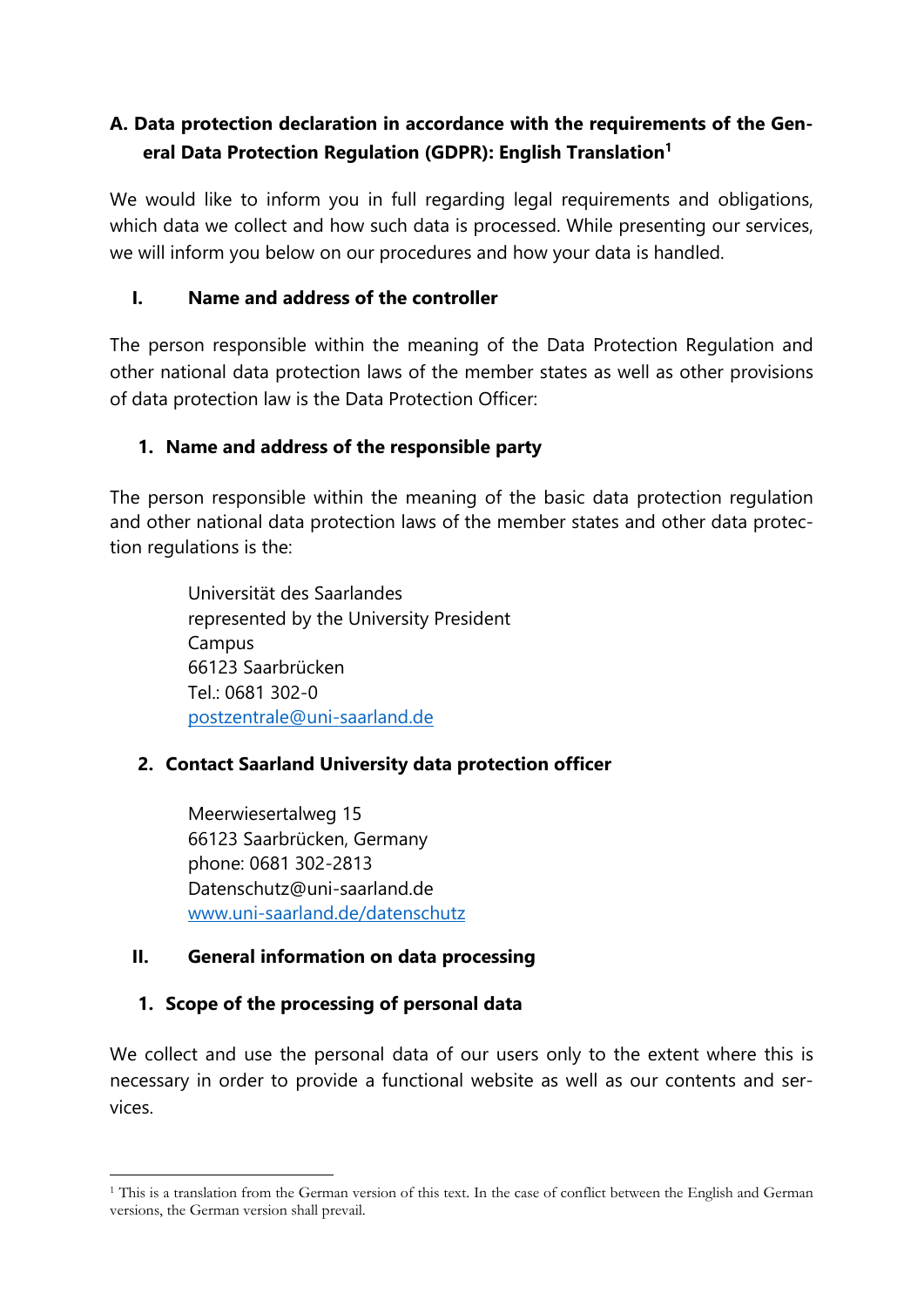# **2. Legal basis for the processing of personal data**

In cases where we obtain the consent of the data subject for the processing of personal data, Art. 6(1)(a) GDPR serves as the legal basis. An exception applies in cases where prior consent cannot be obtained for real reasons and the processing of the data is permitted by law.

For the processing of personal data required for the performance of a contract to which the data subject is a party, Article 6(1)(b) GDPR serves as the legal basis. This also applies to processing procedures that are necessary to implement precontractual measures.

In cases where the processing of personal data is required to fulfil a legal obligation to which our company is subject, Art. 6(1)(c) GDPR serves as the legal basis.

In the event that the vital interests of the data subject or another natural person require the processing of personal data, Article 6(1)(d) GDPR serves as the legal basis.

If processing is necessary to safeguard a legitimate interest of our company or a third party and if the interests, fundamental rights and freedoms of the data subject do not override the interest of the former, Art. 6(1)(f) GDPR serves as the legal basis for the processing.

# **3. Data erasure/The right to be forgotten and duration of storage**

The personal data of the data subject will be erased or blocked as soon as the purpose of storage ceases to apply. Furthermore, data may be stored if this has been provided for by the European or national legislator in EU regulations, laws or other provisions to which the controller is subject. The data will also be blocked or erased if a storage period prescribed by the aforementioned provisions expires, unless there is a need for further storage of the data for the conclusion or fulfilment of a contract.

### **III. Provision of the website and creation of log files**

# **1. Description and scope of data processing**

Each time you visit our website, our system automatically collects data and information from the system of the computer being used.

In such cases, the following data is collected:

- Information about the browser type and version used (e.g. Mozilla Firefox, Google Chrome or Microsoft Internet Explorer, Apple Safari, Opera etc.)
- The user's operating system
- The user's internet service provider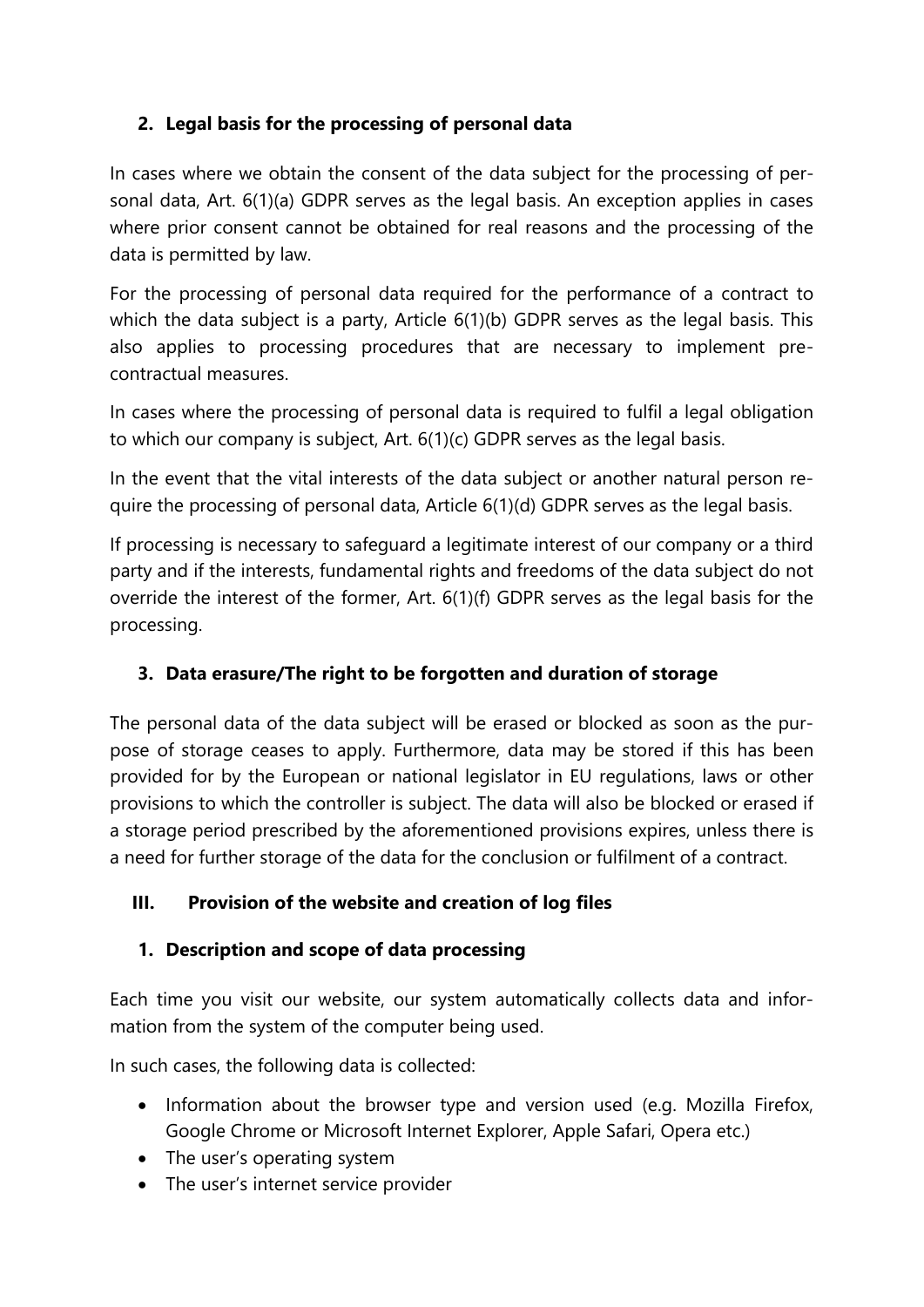- The IP address of the user
- The date and time of access (the so-called "time stamp")
- Websites accessed by the user's system via our website
- The page from which the file was requested (the so-called referrer URL)
- The name of the file
- The volume of data transferred
- The access status (file transferred, file not found etc.)

The data is also stored in the log files of our system. This data is not stored with other personal data of the user. No data is passed on to third parties for commercial or non-commercial purposes.

### **2. Legal basis for data processing**

The legal basis for the temporary storage of data and log files is Art. 6(1)(f) GDPR.

### **3. Purpose of data processing**

The temporary storage of the IP address by the system is necessary for the website to be delivered to the user's computer. For this, the IP address of the user must remain stored for the duration of the session.

The data is stored in log files to ensure the functionality of the website. In addition, the data enables us to optimize the website and to ensure the security of our IT systems. The data is not analyzed for marketing purposes in this context.

These purposes also form part of our legitimate interest in data processing in accordance with Art. 6(1)(f) GDPR.

### **4. Duration of storage**

The data will be erased as soon as it is no longer necessary to achieve the purpose for which it was collected. In the case of the collection of data for the purposes of providing the website, this occurs once the respective session has ended. In the case of the collection of personal data for a contractual relationship or for a precontractual measure, the data is erased once the period required for the contractual relationship has ended.

In cases where the data is stored in log files, the above applies after seven days at the latest. Further storage is possible. In this case, the IP addresses of the users are erased or altered, ensuring that any association with the user is no longer possible.

### **5. Possibility to object**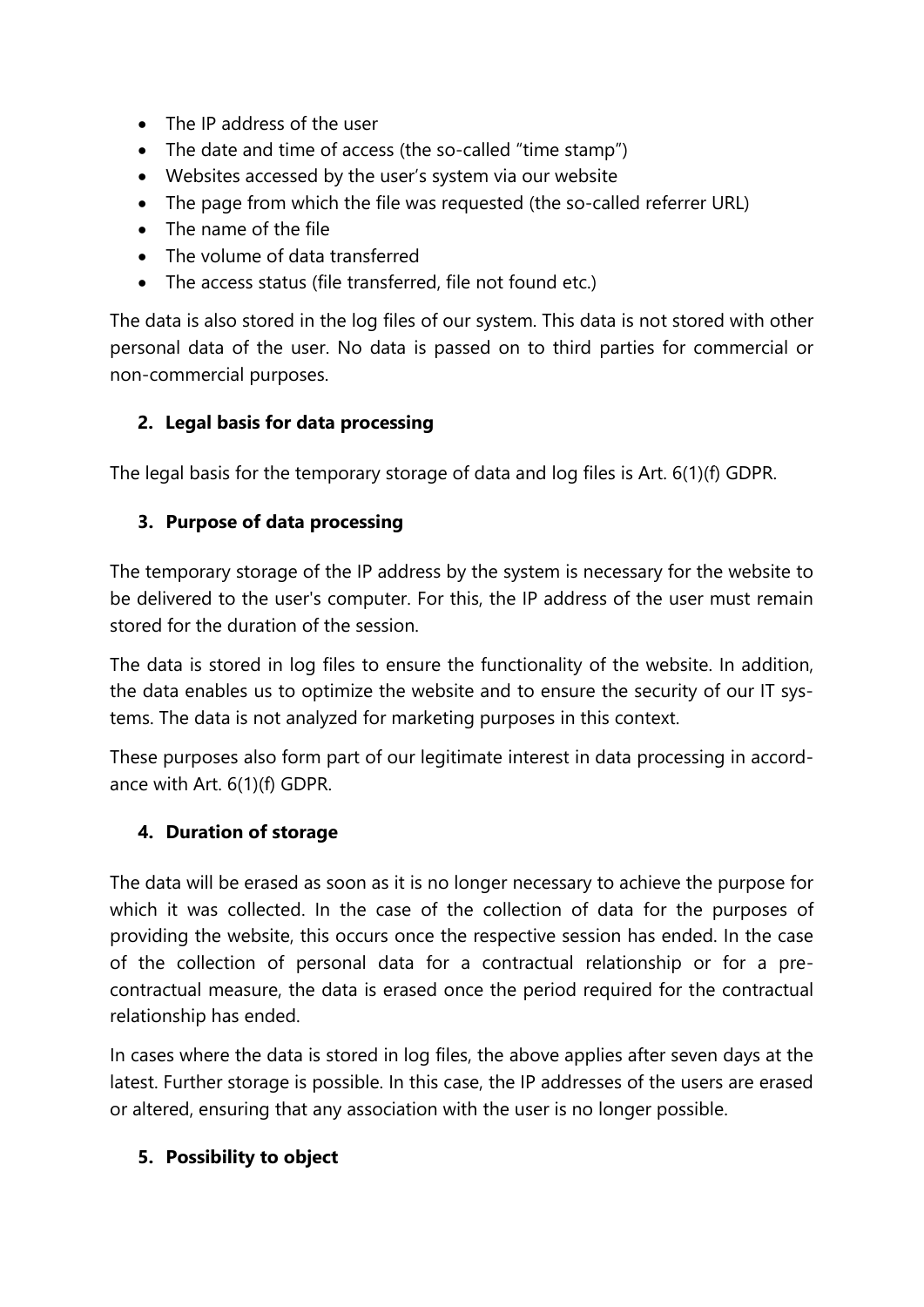The collection of data for the provision of the website and the storage of data in log files is absolutely necessary for the operation of the website. Consequently, the user has no possibility to object to such collection of data.

# **IV. Use of cookies**

# **1. Description and scope of data processing**

Various websites operated by Saarland University use cookies. Cookies are text files that are stored in the Internet browser or by the Internet browser on the user's computer system. When a user visits a website, a cookie may be stored on the user's operating system. This cookie contains a characteristic string of characters that enables the browser to be uniquely identified when the website is called up again.

Cookies are used to make our website more user-friendly. Some elements of our Internet pages require that the calling browser can be identified even after a page change or when using the services offered. When calling up such a website, the user is informed about the use of cookies for analysis purposes and his consent to the processing of the personal data used in this context is obtained. In this context, reference is also made to this data protection declaration.

# **2. Legal basis for data processing**

The legal basis for the processing of personal data using cookies is Art. 6 (1)(f) GDPR.

# **3. Purpose of data processing**

The purpose of using technically necessary cookies is to simplify the use of websites for users. Some functions of our website cannot be offered without the use of cookies. For these it is necessary that the browser is recognized also after a page change.

The user data collected by technically necessary cookies are not used to create user profiles.

# **4. Duration of storage, objection and removal possibility**

Cookies are stored on the user's computer and transmitted to our site by the user. Therefore, you as a user have full control over the use of cookies. You can deactivate or restrict the transmission of cookies by changing the settings in your Internet browser. Cookies that have already been saved can be deleted at any time. This can also be done automatically. If cookies are deactivated for our website, it is possible that all functions of the website can no longer be used to their full extent.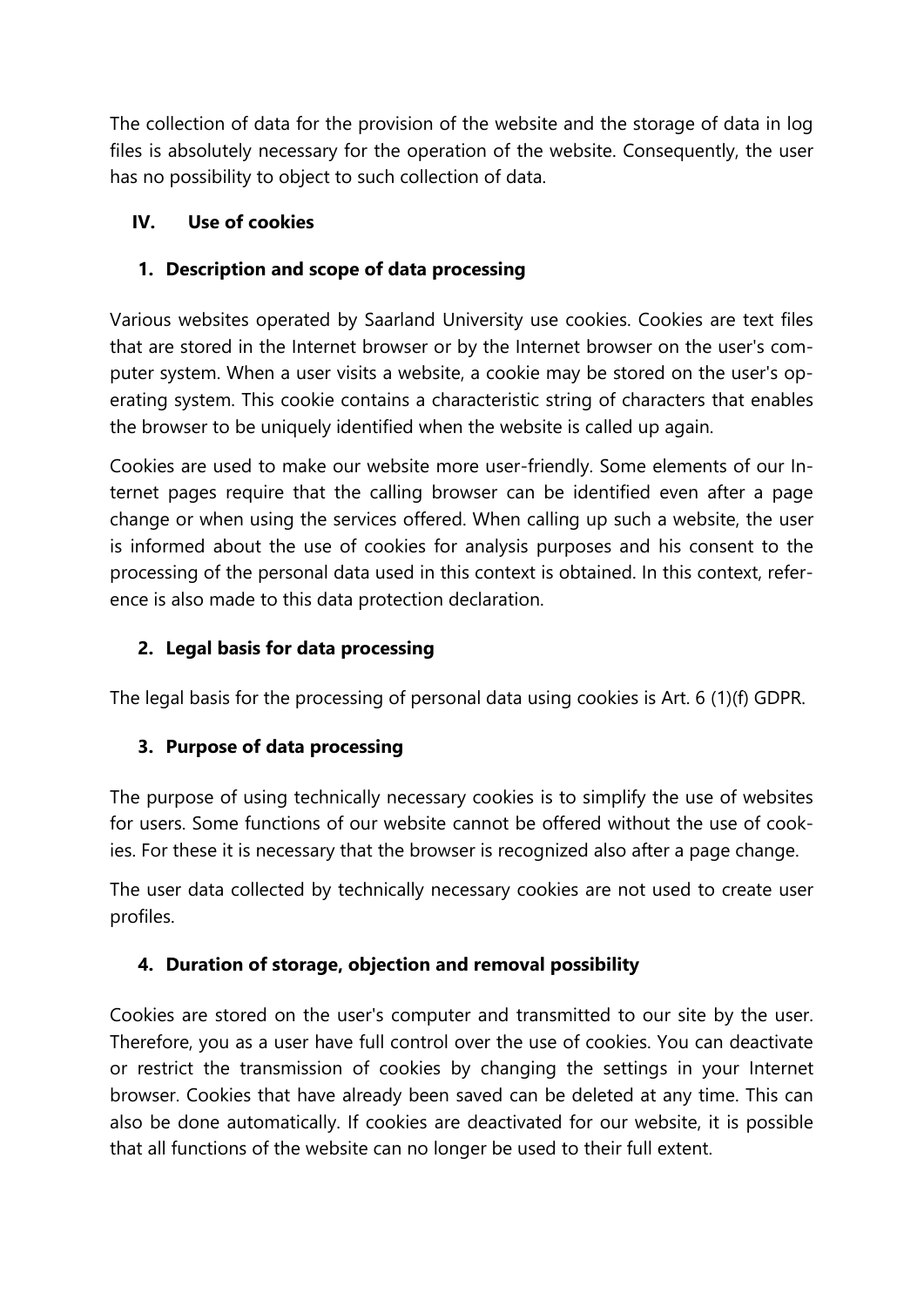### **V. Web Analysis by Matomo (formerly PIWIK)**

# **1. Scope of processing of personal data**

On our website we use the open source software tool Matomo (formerly PIWIK) to analyze the surfing behavior of our users. The software places a cookie on the user's computer (for cookies see above). If individual pages of our website are accessed, the following data is stored:

- two bytes of the IP address of the user's calling system
- the website accessed
- the website from which the user accessed the called website (referrer)
- the subpages called from the called web page
- Time spent on a site
- Frequency of a call of a site
- Number of actions on the website (page views, downloads, use of external links, internal search queries)

The software runs exclusively on the servers of our website. A storage of the personal data of the users takes place only there. The data will not be passed on to third parties.

The software is set so that the IP addresses are not stored completely, but two bytes of the IP address are masked (e.g.: 192.168.xxx.xxx). In this way, it is no longer possible to assign the shortened IP address to the calling computer.

# **2. Legal basis for the processing of personal data**

The legal basis for the processing of users' personal data is Art. 6 (1)(f) GDPR.

# **3. Purpose of data processing**

The processing of users' personal data enables us to analyse the surfing behaviour of our users. By evaluating the data collected, we are able to compile information about the use of the individual components of our website. This helps us to constantly improve our website and its user-friendliness. In these purposes our legitimate interest also lies in the processing of data in accordance with Art. 6 (1)(f) GDPR. By anonymizing the IP address, the interest of users in the protection of their personal data is sufficiently taken into account.

# **4. Duration of storage**

The data is deleted as soon as it is no longer needed for our recording purposes. In our case, this is the case after twelve months.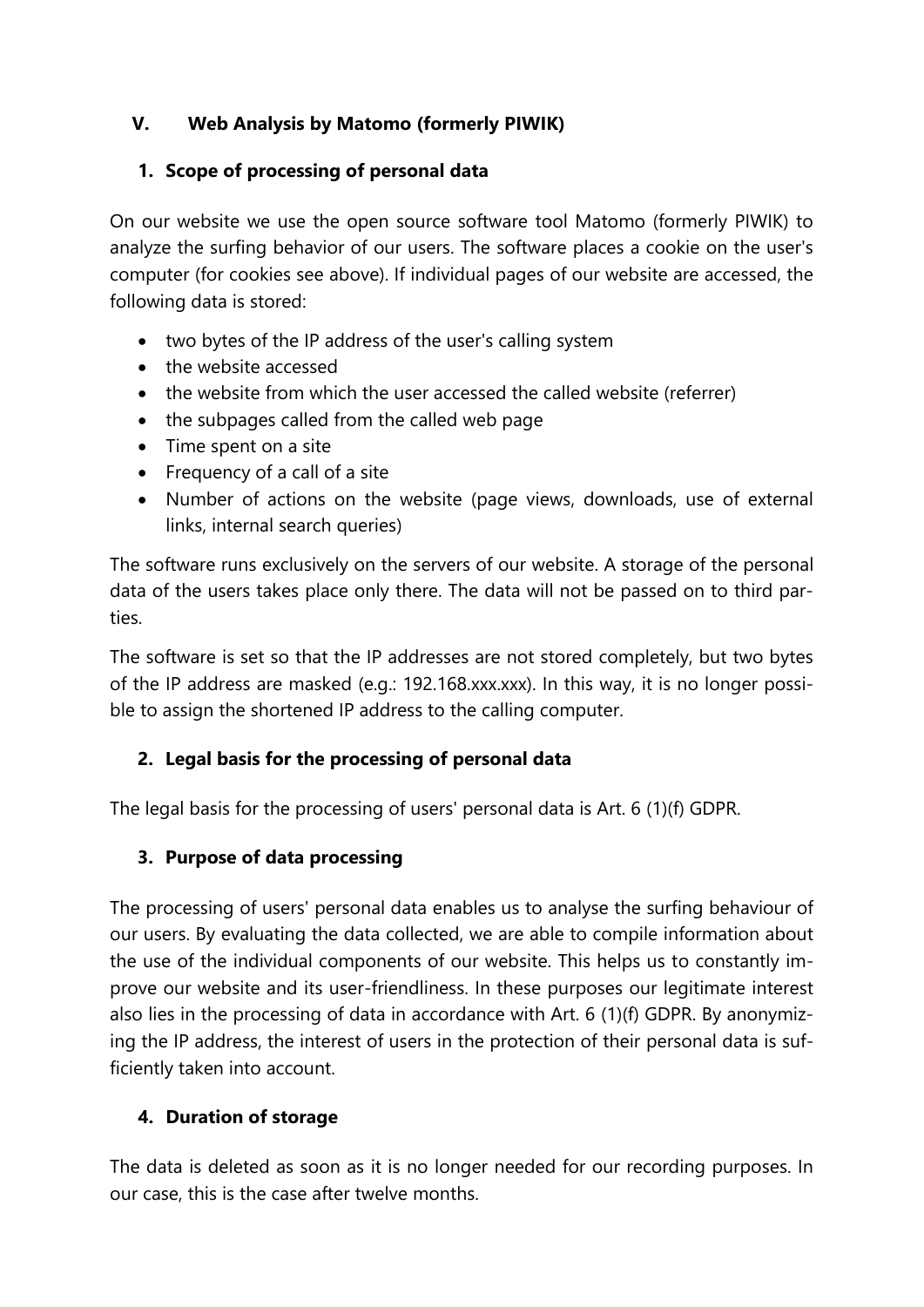#### **5. Possibility to object and erase**

Cookies are stored on the user's computer and transmitted to our site by the user. Therefore, you as a user have full control over the use of cookies. You can deactivate or restrict the transmission of cookies by changing the settings in your Internet browser. Cookies that have already been saved can be deleted at any time. This can also be done automatically. If cookies are deactivated for our website, it is possible that all functions of the website can no longer be used to their full extent.

On our website, we offer our users the option of opting out of the analysis process. To do this, you must remove the corresponding check mark. In this way, another cookie is set on your system, which signals our system not to store the user's data. If the user deletes the corresponding cookie from his own system in the meantime, he must set the opt-out cookie again.

Further information on the privacy settings of the Matomo software can be found at: [https://matomo.org/docs/privacy.](https://matomo.org/docs/privacy)

#### **VI. Transfers to other websites**

#### **1. Links**

Our website contains links to other websites (so-called external links). We have no influence on whether the operators of other websites comply with data protection regulations. **You can recognize such so-called external links by the following sign**  that precedes it  $\mathbb{Z}$ .

The Europa-Institut/Saarland University Law Department is responsible for its own content in accordance with general laws. Our content may be distinguished from "links" to content provided by other providers. The Europa-Institut/Saarland University Law Department accepts no responsibility for external content that is provided for use via specially marked links and does not adopt such content as its own. The provider of the linked website is solely liable for any illegal, incorrect or incomplete content and for damages arising from the use or non-use of the information. The editors of our website are only responsible for external references if they have positive knowledge of them containing any illegal or criminal content, and it is technically possible and reasonable to prevent their use.

### **2. Integration of Google Maps**

On this website we use the services of Google Maps. This allows us to display interactive maps directly on the website and enables you to conveniently use the map function.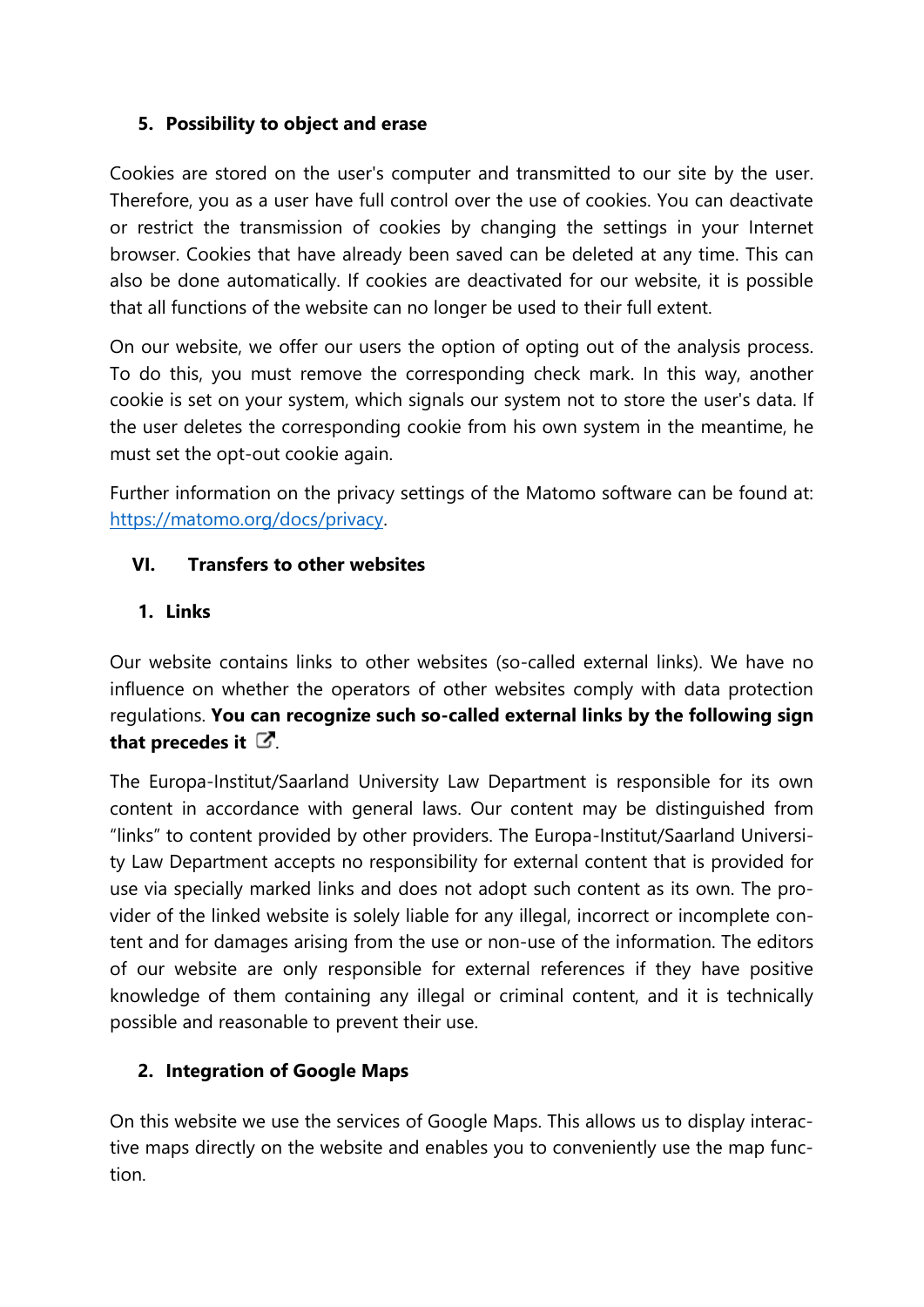By visiting the website, Google receives the information that you have visited the corresponding page of our website. In addition, the data mentioned under title IV, point 1 of this declaration will be transmitted. This is regardless of whether Google provides a user account that you are logged in with or whether no user account exists. If you are logged in to Google, your information will be directly associated with your account. If you do not wish to be associated with your Google profile, you must log out before clicking the button. Google stores your data as a usage profile and uses it for advertising, market research and/or website design purposes. Such an analysis takes place in particular (even for users who are not logged in) to provide demand-oriented advertising and to inform other social network users about your activities on our website. You have the right to object to the creation of such user profiles, however, you must contact Google in order to exercise this right.

For more information about the purpose and scope of data collection and its processing by the plug-in provider, please refer to the provider's privacy policy. Here you will also find further information about your rights in this regard, as well as settings options for the protection of your privacy: [http://www.google.de/intl/de/policies/privacy.](http://www.google.de/intl/de/policies/privacy) Google also processes your personal data in the USA and is subject to the EU-US Privacy Shield, [https://www.privacyshield.gov/EU-US-Framework.](https://www.privacyshield.gov/EU-US-Framework)

### **3. Use of web fonts**

External fonts, Google Fonts, are used on this website. Google Fonts is a service of Google Inc. ("Google"). These web fonts are integrated via a server call, usually a Google server in the USA. This transmits to the server which of our internet pages you visited. The IP address of the browser of the device the visitor uses to access these internet pages is also stored by Google. You can find more detailed information in Google`s data protection information, which you can access here: [www.google.com/policies/privacy/.](http://www.google.com/policies/privacy/)

### **VII. Contact form and contact via email**

### **1. Description and scope of data processing**

There is a contact form on our website which can be used to contact us electronically. If a user makes use of this possibility, the data entered in the input screen will be transmitted to us and stored. This data includes:

- Your name
- Your email address
- The subject of the message
- The message itself.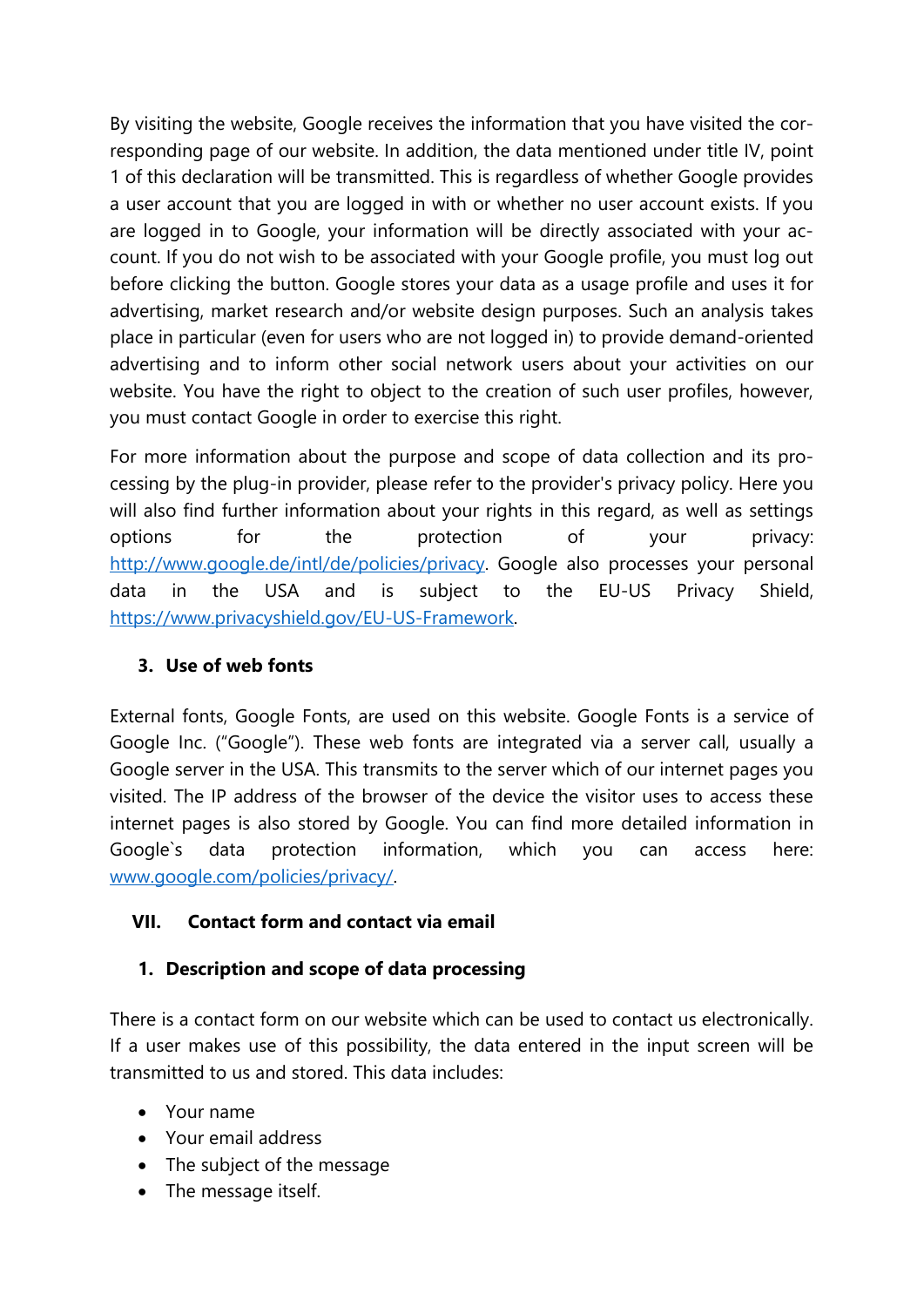At the time the message is sent, the following data is also stored:

- The IP address of the user
- the date and time of registration

If there is an opportunity to input personal or business data (email addresses, name, addresses), the input of this data is voluntary. Your data will be treated confidentially and not passed on to third parties. No link to the above-mentioned access data is made.

Alternatively, you can contact us via the email address provided. In this case, the user's personal data transmitted by email will be stored.

When you contact us by email or via a contact form, the data provided by you will be stored by us in order to answer your questions. We erase the data arising in this context once such storage is no longer necessary, or restrict the processing if statutory retention obligations exist. In this context, the data will not be passed on to third parties. The data is used exclusively for the processing of the conversation.

# **2. Legal basis for data processing**

The legal basis for the processing of data transferred by means of sending an email is Art. 6(1)(f) GDPR. If the aim of the email contact is the conclusion of a contract, the additional legal basis for the processing is Art. 6(1)(b) GDPR.

# **3. Purpose of data processing**

The processing of the personal data from the input screen serves us solely for the purposes of processing the establishment of contact. In the event of contact by email, this also constitutes the necessary legitimate interest in the processing of the data.

Other personal data processed during the sending process serves to prevent the misuse of the contact form and to ensure the security of our IT systems.

# **4. Duration of storage**

The data will be erased as soon as it is no longer necessary to achieve the purpose for which it was collected. For the personal data from the input screen of the contact form and for data sent by email, this occurs once the respective conversation with the user has concluded. The conversation is terminated when it can be inferred from the circumstances that the facts in question have been fully clarified.

Additional personal data collected during the sending process will be erased after a period of seven days at the latest.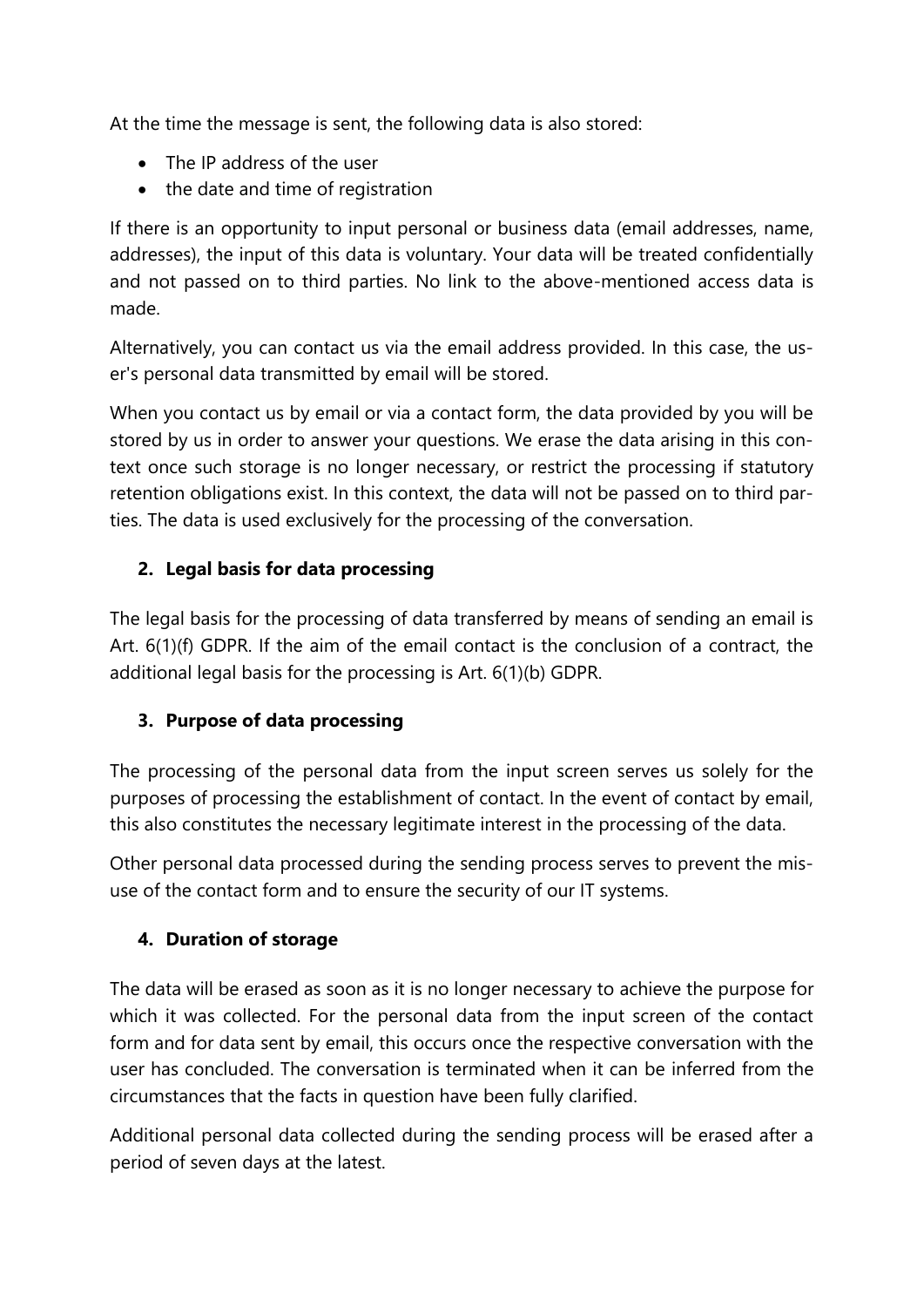### **5. Possibility to object**

If a user contacts us by email, he/she can object to the storage of his/her personal data at any time. In such a case, the conversation cannot be continued thereafter.

A user can object to the storage of his/her data by means of email, post or fax.

All personal data stored throughout the course of contacting us will be erased in this case.

### **VIII. Rights of the data subject**

If your personal data is processed, you are a data subject within the meaning of the GDPR. You have the following rights vis-à-vis the controller:

#### **1. Right of Access**

You can ask the controller to confirm whether personal data concerning you will be processed by us.

If such processing has taken place, you can request the following information from the controller:

- (1) The purposes for which the personal data is processed;
- (2) The categories of personal data being processed;
- (3) The recipients or categories of recipients to whom the personal data concerning you has been or is still being disclosed;
- (4) The planned duration of the storage of the personal data concerning you or, if it is not possible to obtain specific information in this regard, criteria for determining the storage period;
- (5) The existence of a right to rectification or erasure of personal data concerning you, a right to the restriction of processing by the controller, or a right to object to such processing;
- (6) The existence of a right to lodge a complaint with a supervisory authority;
- (7) Any available information on the origin of the data, if the personal data is not collected from the data subject;
- (8) The existence of automated decision-making including profiling in accordance with Article 22(1)  $\&$  (4) GDPR and - at least in these cases – the provision of meaningful information on the logic involved and the scope and intended effects of such processing for the data subject.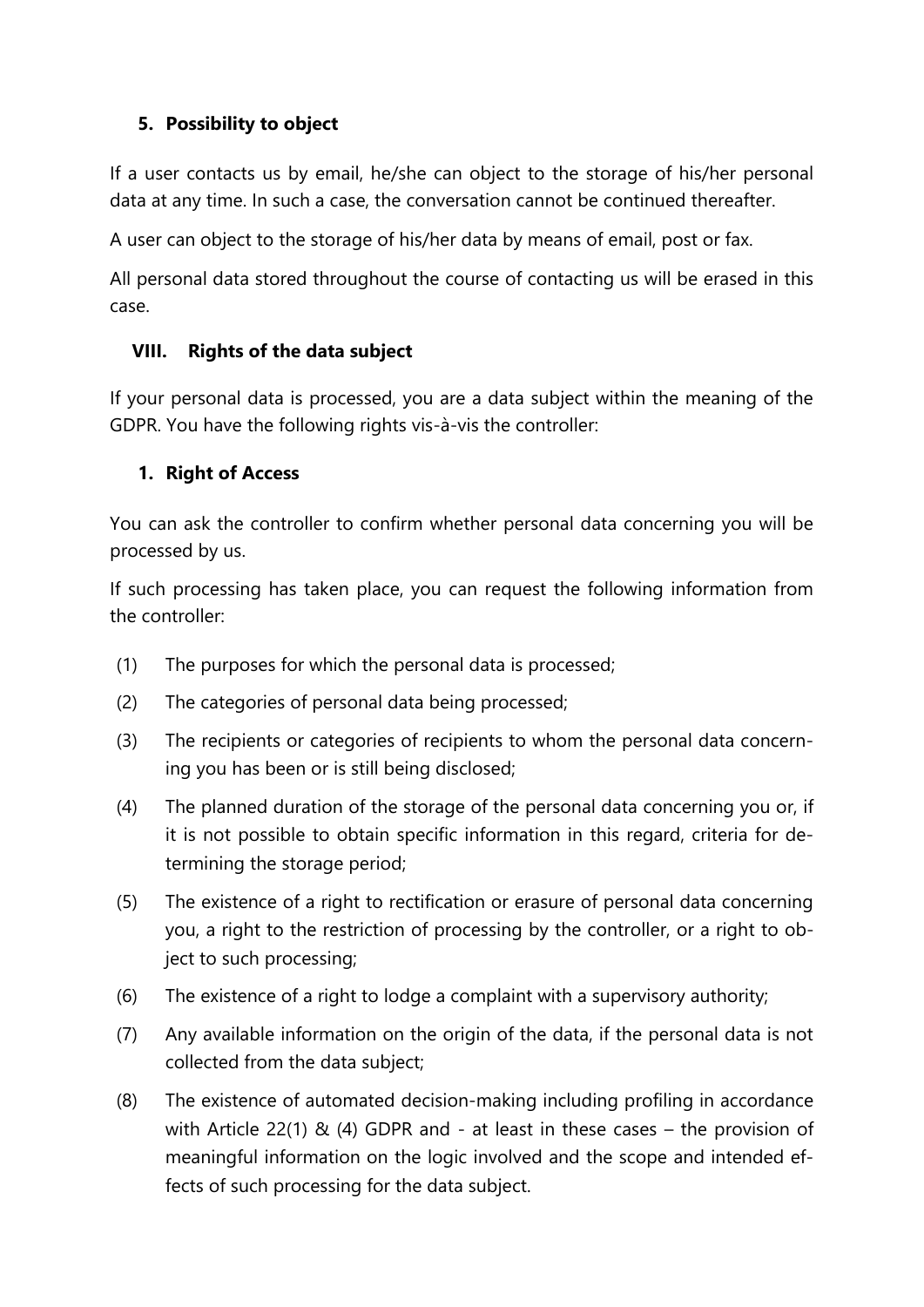You have the right to request information as to whether the personal data concerning you is transferred to a third country or to an international organisation. In this context, you may request to be informed of the appropriate guarantees regarding such a transfer in accordance with Art. 46 GDPR.

# **2. Right to rectification**

You have a right to rectification and/or completion vis-à-vis the data controller if the personal data processed concerning you is incorrect or incomplete. The controller shall make the rectification without delay.

# **3. Right to restriction of processing**

Under the following conditions, you may request that the processing of personal data concerning you be restricted:

- (1) If you contest the accuracy of the personal data concerning you for a period of time that enables the data controller to verify the accuracy of the personal data;
- (2) The processing is unlawful and you oppose the erasure of the personal data and instead request that the use of the personal data be restricted;
- (3) The controller no longer needs the personal data for the purposes of the processing, but you need them for the establishment, exercise or defence of legal claims, or
- (4) If you have filed an objection against the processing pursuant to Art. 21(1) GDPR and it has not yet been determined whether the legitimate grounds of the controller override your reasons.

If the processing of personal data concerning you has been restricted, such personal data shall, with the exception of storage, only be processed with the data subject's consent or for the establishment, exercise or defence of legal claims or for the protection of the rights of another natural or legal person or for reasons of important public interest of the Union or of a Member State.

If the processing restriction has been restricted in accordance with the above conditions, you will be informed by the controller before the restriction is lifted.

# **4. Right to erasure ('Right to be forgotten')**

Duty to erase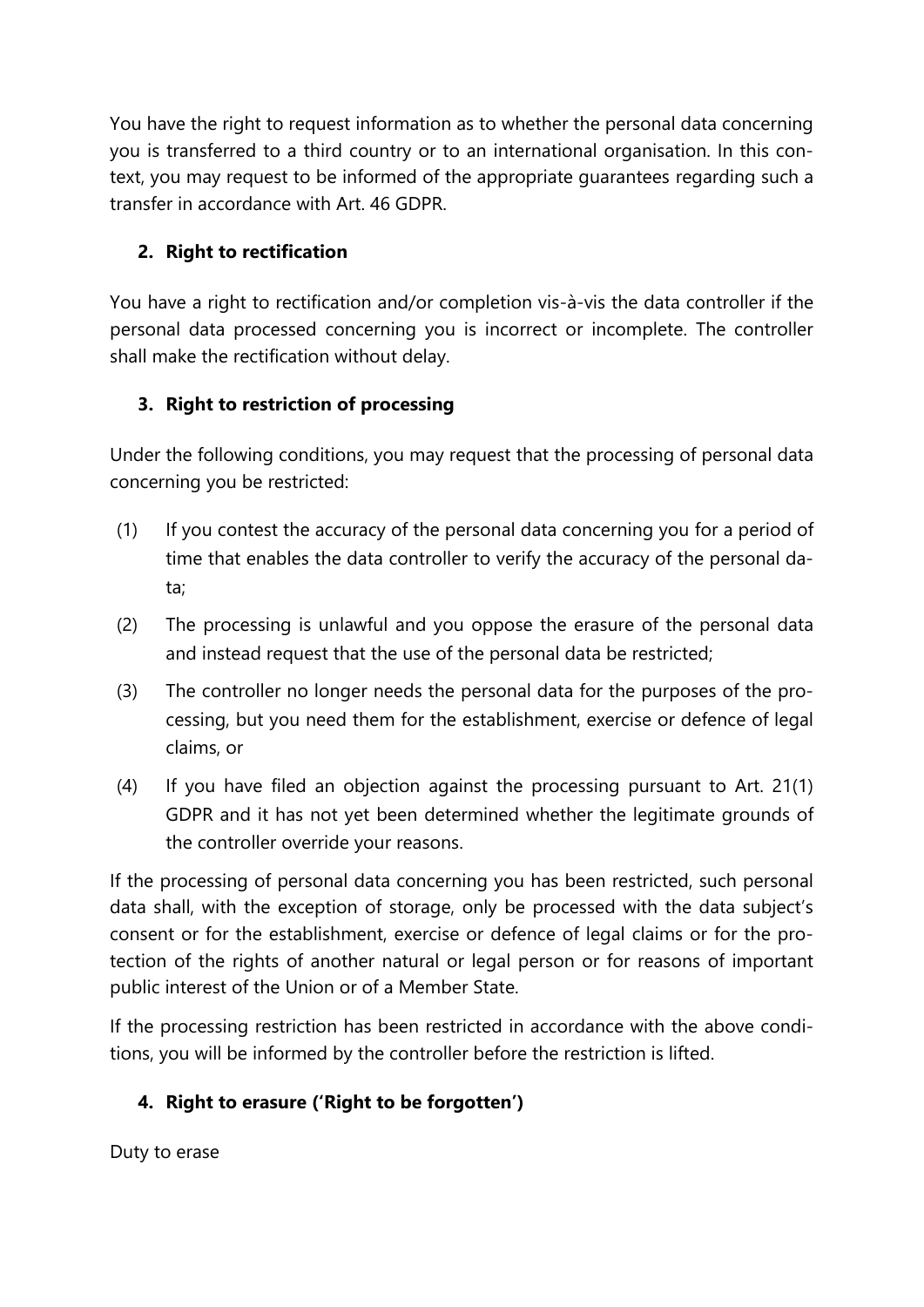You may request the controller to erase the personal data relating to you without delay and the controller is obliged to erase this data without delay if one of the following reasons applies:

- (1) The personal data concerning you is no longer necessary for the purposes for which it was collected or otherwise processed.
- (2) You revoke your consent on which the processing was based pursuant to Art. 6(1)(a) or Art. 9(2)(a) GDPR, and there is no other legal basis for the processing.
- (3) You file an objection against the processing pursuant to Art. 21(1) GDPR and there are no overriding legitimate reasons for the processing, or you file an objection against the processing pursuant to Art. 21(2) GDPR.
- (4) The personal data concerning you has been processed unlawfully.
- (5) The erasure of personal data relating to you is necessary to fulfil a legal obligation under Union law or the law of the Member States to which the controller is subject.
- (6) The personal data concerning you has been collected in relation to information society services offered pursuant to Art. 8(1) GDPR.

Provision of information to third parties

If the controller has disclosed the personal data concerning you to third parties, and is then obliged to erase such data pursuant to Art. 17(1) GDPR, he shall take appropriate measures, including technical measures, taking into account the available technology and the implementation costs, to inform those processing such personal data that you as the data subject have requested the erasure of all links to this personal data or of copies or replications of this personal data.

### Exceptions

The right to erasure shall not apply to the extent that processing is necessary

- (1) For the exercise of the freedom of expression and information;
- (2) For compliance with a legal obligation which requires processing by Union or Member State law to which the controller is subject or for the performance of a task carried out in the public interest or in the exercise of official authority vested in the controller;
- (3) For reasons of public interest in the area of public health, pursuant to Art. 9(2)(h) & (i) and Art. 9(3) GDPR;
- (4) For archiving purposes in the public interest, scientific or historical research purposes or for statistical purposes, pursuant to Art. 89(1) GDPR, insofar as the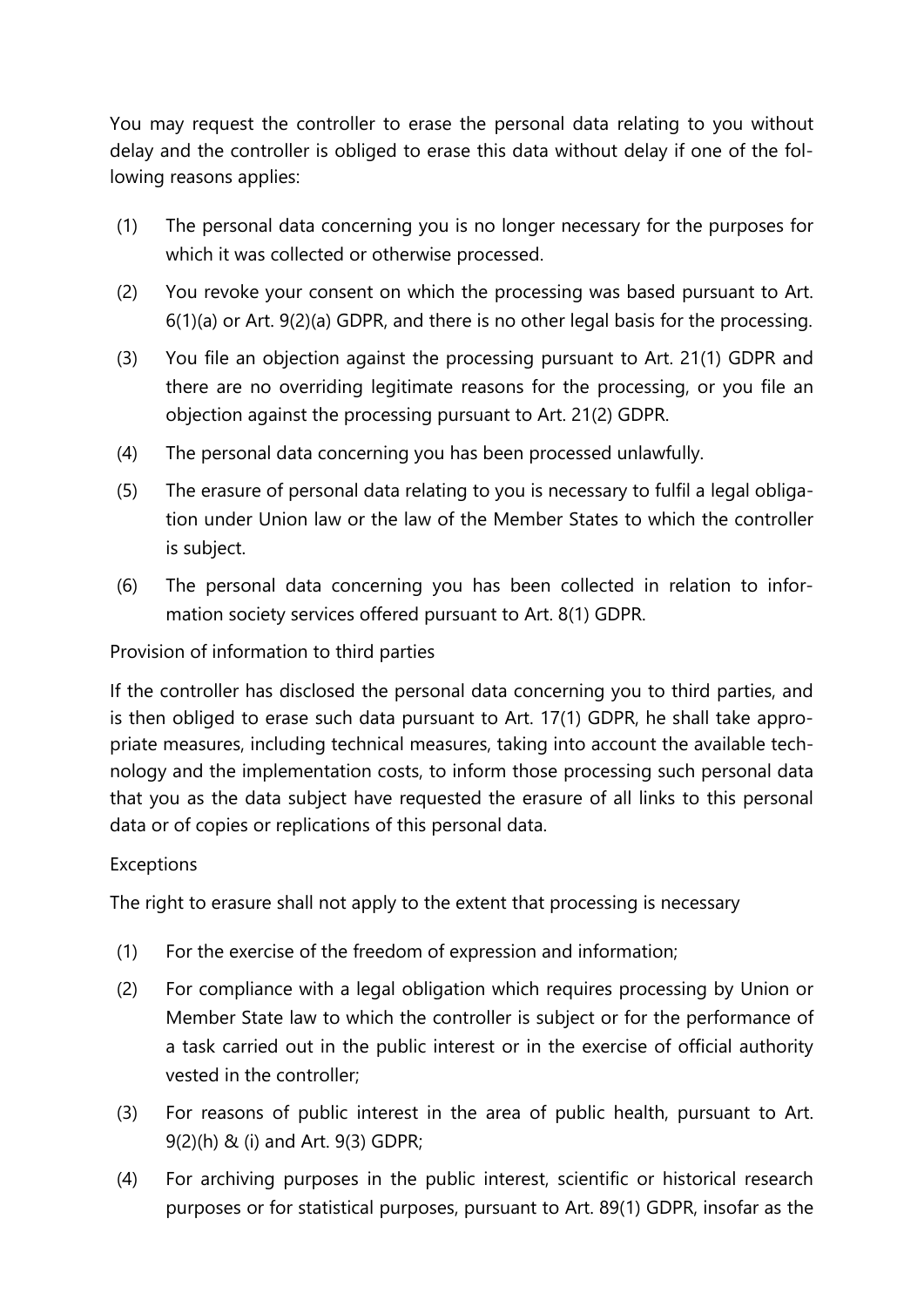right referred to under a) is likely to render impossible or seriously impair the attainment of the objectives of such processing, or

(5) For the establishment, exercise or defence of legal claims.

# **5. Right to information**

If you have exercised your rights of rectification or erasure, or your right to restriction of the processing, the controller is obliged to inform all recipients to whom the personal data concerning you has been disclosed of such rectification or erasure of the data or restriction on processing, unless this proves impossible or involves a disproportionate effort.

You have the right to be informed of such recipients by the controller.

# **6. Right to data portability**

You have the right to receive the personal data concerning you that you have provided to the controller in a structured, common and machine-readable format. In addition, you have the right to pass this data on to another controller without obstruction by the controller to whom the personal data was provided, as long as:

- (1) The processing is based on consent pursuant to Art. 6(1)(a) GDPR or Art. 9(2)(a) GDPR or on a contract pursuant to Art. 6(1)(b) GDPR and;
- (2) The processing is carried out by means of automated processes.

In exercising this right, you also have the right to request that the personal data concerning you be transferred directly from one controller to another controller, insofar as this is technically feasible. The freedoms and rights of other persons must not be affected by this.

The right to data portability shall not apply to the processing of personal data necessary for the performance of a task in the public interest or in the exercise of official authority vested in the controller.

# **7. Right to object**

You have the right to object, on grounds relating to your particular situation, at any time to the processing of personal data concerning you which is based on point (e) or (f) of Article 6(1) GDPR, including profiling based on those provisions.

The controller shall no longer process the personal data unless the controller demonstrates compelling legitimate grounds for the processing which override the interests, rights and freedoms of the data subject or for the establishment, exercise or defence of legal claims.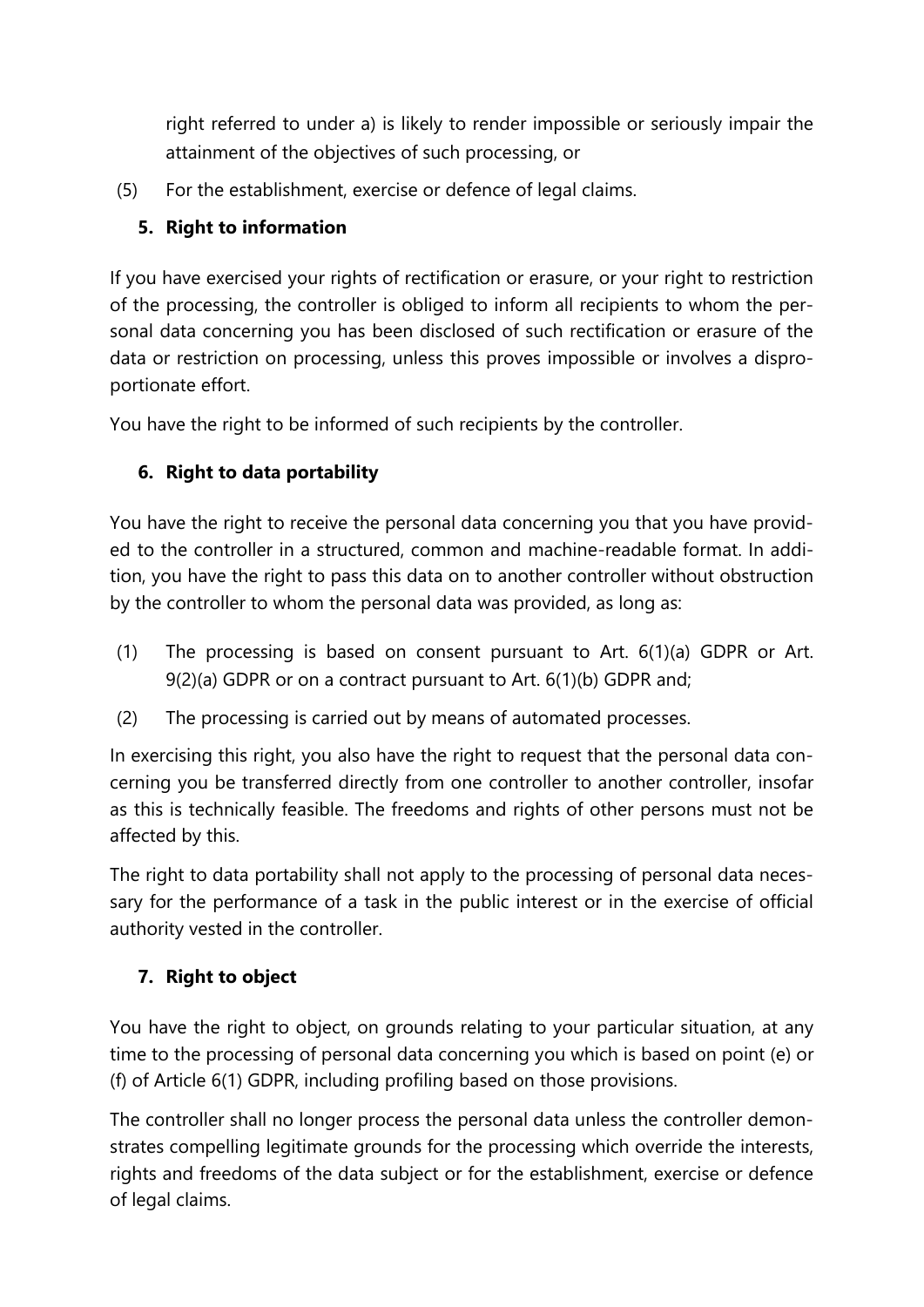If the personal data concerning you is processed for direct marketing purposes, you have the right to object at any time to the processing of the personal data concerning you for such a purpose. This also applies to profiling, if this is carried out in connection with such direct marketing.

If you object to the processing for direct marketing purposes, the personal data concerning you will no longer be processed for these purposes.

Notwithstanding Directive 2002/58/EC, you have the possibility to exercise your right to object in connection with the use of information society services, by means of automated procedures using technical specifications.

# **8. Right to revoke the data protection declaration of consent**

You have the right to revoke your data protection declaration of consent at any time. The revocation of consent shall not affect the lawfulness of the processing carried out on the basis of the consent until revocation.

# **9. Right to lodge a complaint with a supervisory authority**

Without prejudice to any other administrative or judicial remedy, you have the right to lodge a complaint with a supervisory authority, in particular in the Member State of your habitual residence, your place of work or the place of the alleged infringement, if you consider that the processing of personal data concerning you is contrary to the GDPR.

The supervisory authority that the complaint has been lodged with shall inform the complainant of the status and outcome of the complaint, including the possibility of a judicial remedy under Article 78 GDPR.

The supervisory authority responsible for the Saarland University is the

| <b>Unabhängiges</b>                   | Datenschutzzentrum |  | Saarland                                 |
|---------------------------------------|--------------------|--|------------------------------------------|
| Die Landesbeauftragte                 |                    |  | für Datenschutz und Informationsfreiheit |
| Fritz-Dobisch-Straße                  |                    |  | 12.                                      |
| 66111                                 |                    |  | Saarbrücken                              |
| Tel:                                  | 0681               |  | 94781-0                                  |
| poststelle(at)datenschutz.saarland.de |                    |  |                                          |

# **IX. Updating the Privacy Policy**

Saarland University points out that the online offer is subject to constant further development and change. This circumstance makes it necessary to adapt the data protection declaration to such changes and further developments. You should therefore read the data protection declaration regularly in order to inform yourself about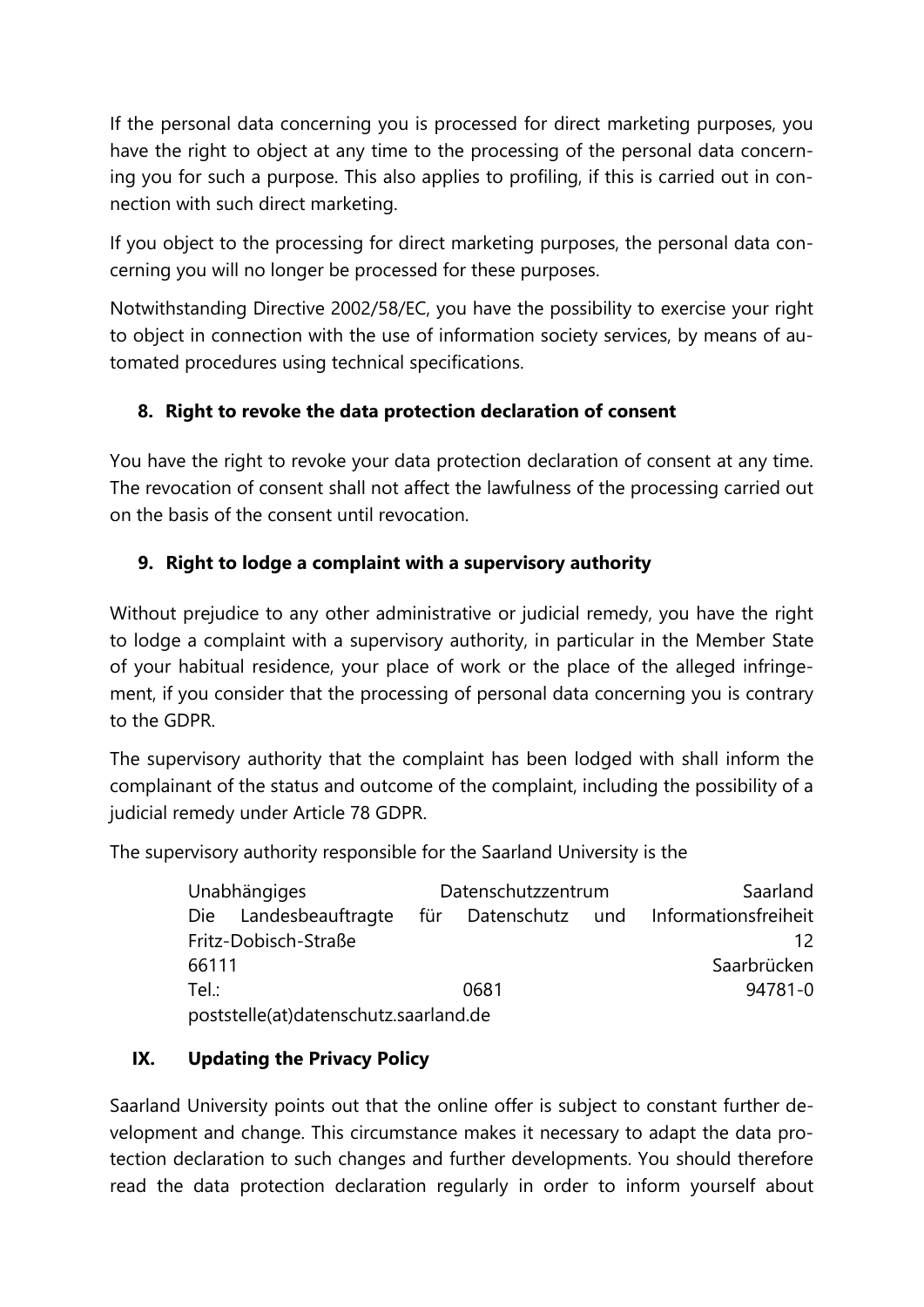changes with regard to the processing of your personal data. If the changes require your cooperation, we will inform you.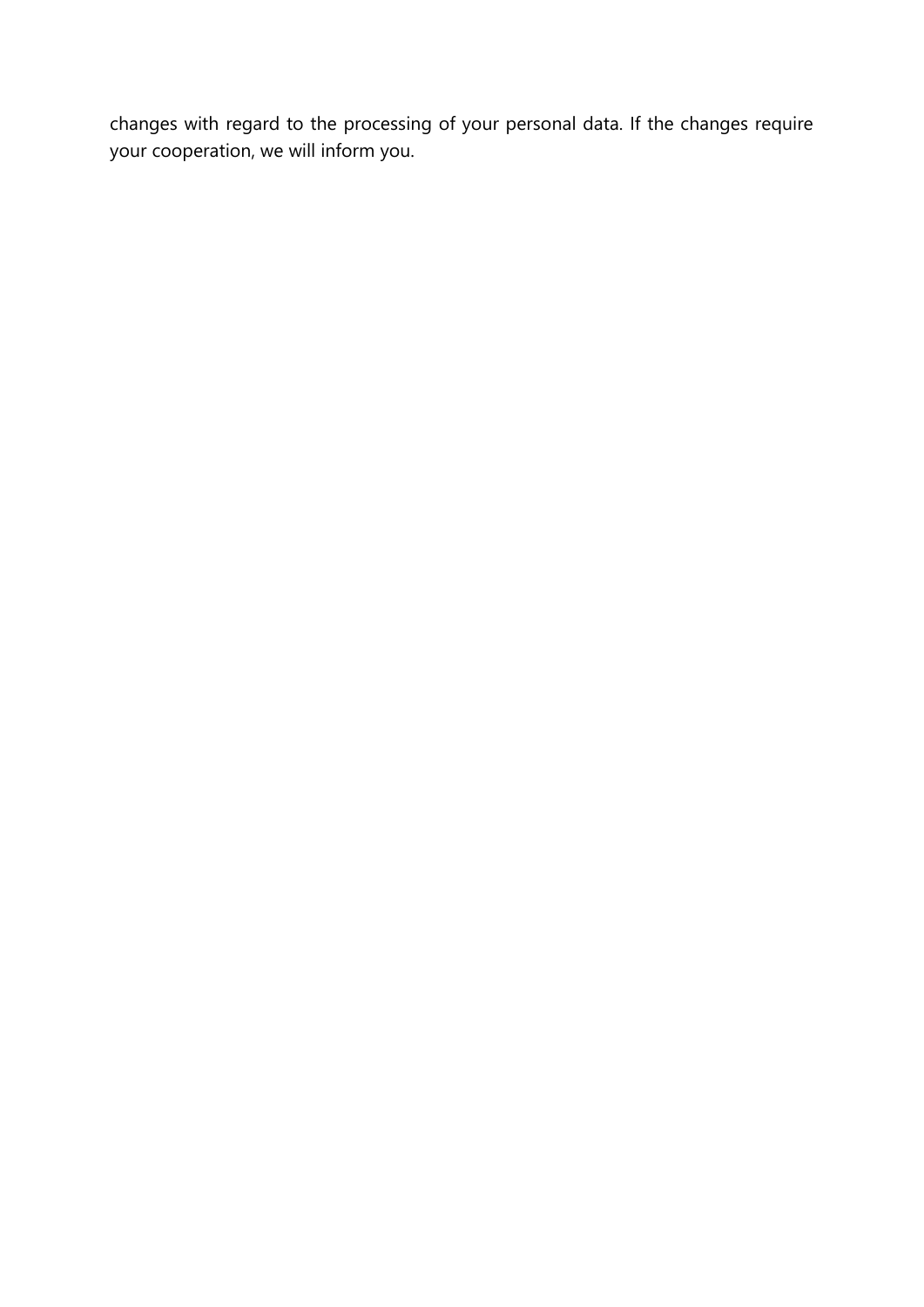# **B. Supplementary privacy policy for the use of the Europa-Institut's project website www.mele-erasmus.eu**

#### **I. Types of data processed**

- Inventory data (e.g., personal master data, names or addresses)
- Contact details (e.g., e-mail, telephone numbers)
- Content data (e.g., text entries, photographs, videos)
- Usage data (e.g., web pages visited, interest in content, access times)
- Meta/communication data (e.g., device information, IP addresses)

#### **II. Categories of data subjects**

Visitors and users of the online offer (in the following we will refer to the persons concerned collectively as "users").

Purpose of processing

- Provision of the online offer, its functions and contents
- Replying to contact requests and communication with users
- Security measures.

#### **III. Registration function**

Users can create a user account. As part of the registration process, the required mandatory data is provided to the users and processed on the basis of Art. 6 (1)(b) GDPR for the purposes of providing the user account. The processed data includes in particular the login information (name, password and an e-mail address). The data entered during registration is used for the purpose of using the user account and its purpose.

Users can be informed by e-mail about relevant information regarding their user account, such as technical changes. If users have cancelled their user account, their data with regard to the user account will be deleted, subject to a legal obligation to keep records. It is the responsibility of users to save their data before the end of the contract if they have terminated their user account. We are entitled to irretrievably delete all user data stored during the contract period.

Within the scope of the use of our registration and login functions and the use of the user account, we store the IP address and the time of the respective user action. The storage is based on our legitimate interests, as well as the user's need for protection against misuse and other unauthorized use. In principle, this data is not passed on to third parties, unless it is necessary to pursue our claims or there is a legal obligation to do so in accordance with Art. 6 (1)(c) GDPR. The IP addresses are anonymised or deleted after 7 days at the latest.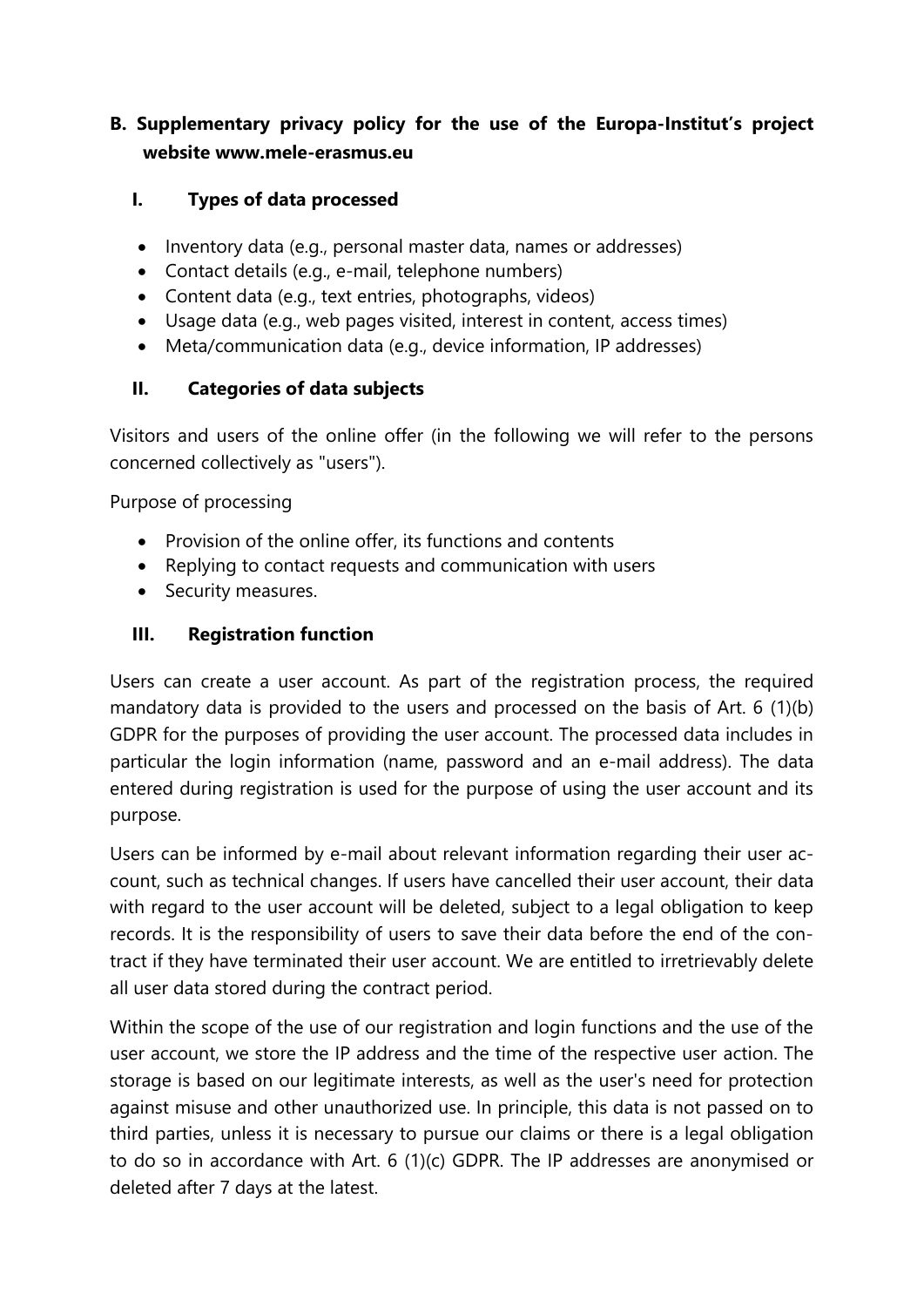### **IV. Comments and contributions**

If users leave comments or other contributions, their IP addresses may be saved on the basis of our legitimate interests within the meaning of Art. 6 (1)(f) GDPR for 7 days. This is done for our security in case someone leaves illegal content in comments and contributions (insults, prohibited political propaganda, etc.). In this case we can be prosecuted ourselves for the comment or contribution and are therefore interested in the identity of the author.

Furthermore, we reserve the right, on the basis of our legitimate interests in accordance with Art. 6 (1)(f) GDPR, to process the information provided by users for the purpose of spam detection.

On the same legal basis, we reserve the right, in the case of surveys, to store the IP addresses of users for the duration of the survey and to use cookies to avoid multiple voting.

The personal information provided in the comments and contributions, possible contact and website information as well as the content information will be permanently stored by us until the users object.

# **V. Comment subscriptions**

Users can subscribe to the follow-up comments with their consent in accordance with Art. 6 (1)(a) GDPR. Users will receive a confirmation e-mail to check whether they are the owner of the e-mail address entered. Users can unsubscribe from ongoing commentary subscriptions at any time. The confirmation e-mail will contain information on the possibilities of revoking the consent. For the purpose of proving users' consent, we store the time of registration together with the users' IP address and delete this information when users unsubscribe from the subscription.

You can cancel the receipt of our subscription at any time, i.e. revoke your consent. We may store the unsubscribed e-mail addresses for up to three years on the basis of our legitimate interests before we delete them in order to be able to prove a previously given consent. The processing of this data is limited to the purpose of a possible defence against claims. An individual request for deletion is possible at any time, provided that the former existence of a consent is confirmed at the same time.

### **VI. Newsletter**

With the following notes we inform you about the contents of our newsletter, the registration, dispatch and statistical evaluation procedure as well as your rights of withdrawal. By subscribing to our newsletter, you agree to receive it and to the procedures described.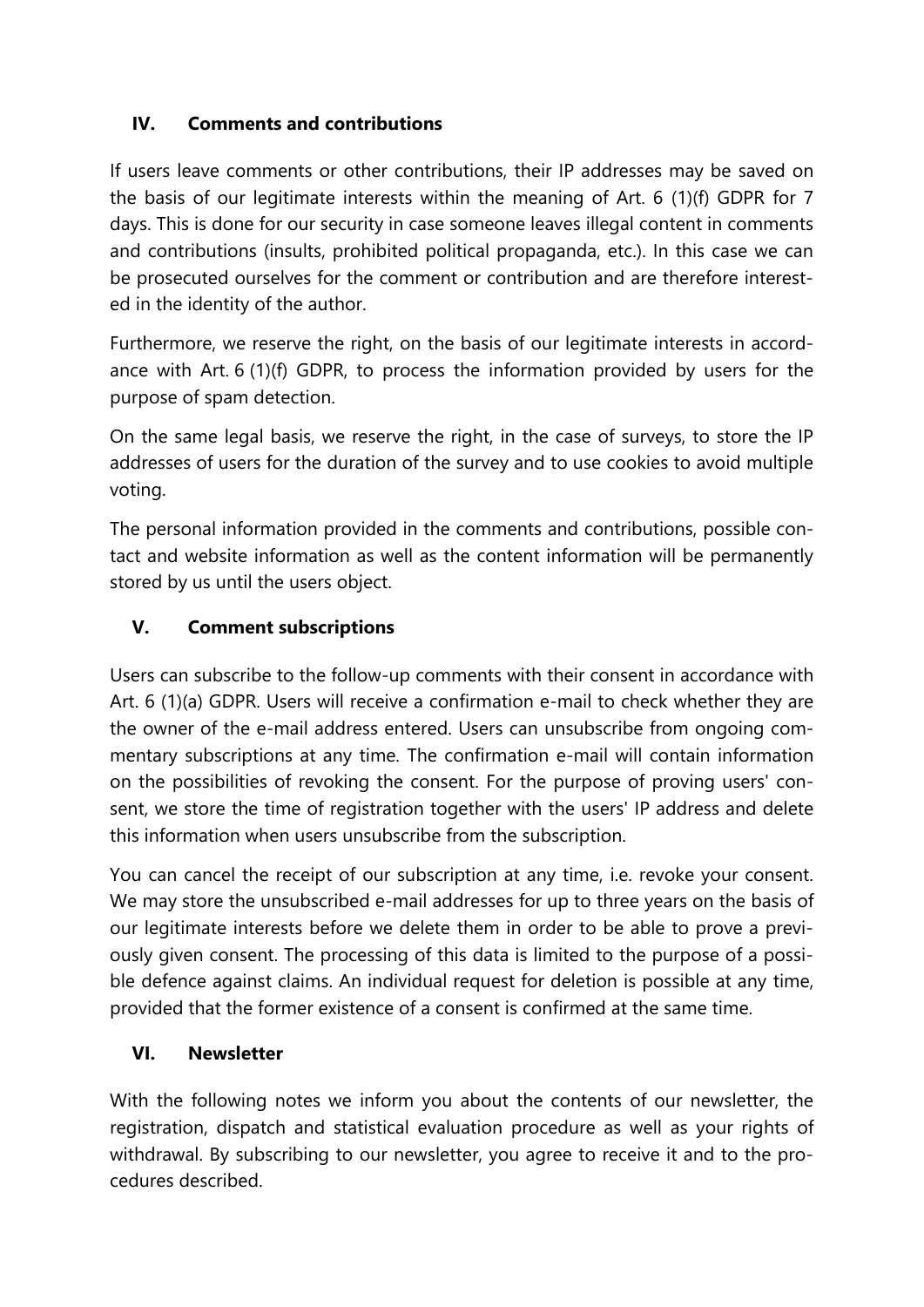Content of the newsletter: We send newsletters, e-mails and other electronic notifications containing advertising information (hereinafter referred to as "newsletter") only with the consent of the recipients or a legal permission. Insofar as the contents of the newsletter are specifically described in the context of a registration for the newsletter, they are decisive for the consent of the users. Furthermore, our newsletters contain information about our services and us.

Double-Opt-In and logging: The registration for our newsletter is done in a so-called Double-Opt-In procedure. This means that after registration you will receive an e-mail asking you to confirm your registration. This confirmation is necessary so that nobody can register with foreign e-mail addresses. The newsletter registrations are logged in order to be able to prove the registration process according to the legal requirements. This includes the storage of the registration and confirmation time as well as the IP address. Changes to your data stored by the shipping service provider are also logged.

Registration data: To subscribe to the newsletter, it is sufficient to enter your e-mail address. Optionally, we ask you to enter a name in order to address you personally in the newsletter.

The dispatch of the newsletter and the measurement of success associated with it are based on the consent of the recipients in accordance with Art. 6 (1)(a) GDPR, Art. 7 GDPR in conjunction with § 7 para. 2 no. 3 UWG or, if consent is not required, on our legitimate interests in direct marketing in accordance with Art. 6 (1)(f) GDPR in conjunction with § 7 Para, 3 UWG.

The registration procedure is recorded on the basis of our legitimate interests in accordance with Art. 6 (1)(f) GDPR. We are interested in the use of a user-friendly and secure newsletter system that serves our business interests as well as meeting the expectations of the users and also allows us to provide proof of consent.

Cancellation/revocation - You can cancel the receipt of our newsletter at any time, i.e. revoke your consent. You will find a link to cancel the newsletter at the end of each newsletter. We may store the unsubscribed e-mail addresses for up to three years on the basis of our legitimate interests before we delete them in order to be able to prove a previously given consent. The processing of this data is limited to the purpose of a possible defence against claims. An individual request for deletion is possible at any time, provided that the former existence of a consent is confirmed at the same time.

### **VII. Hosting and e-mailing**

The hosting services we use serve to provide the following services: Infrastructure and platform services, computing capacity, storage space and database services, e-mail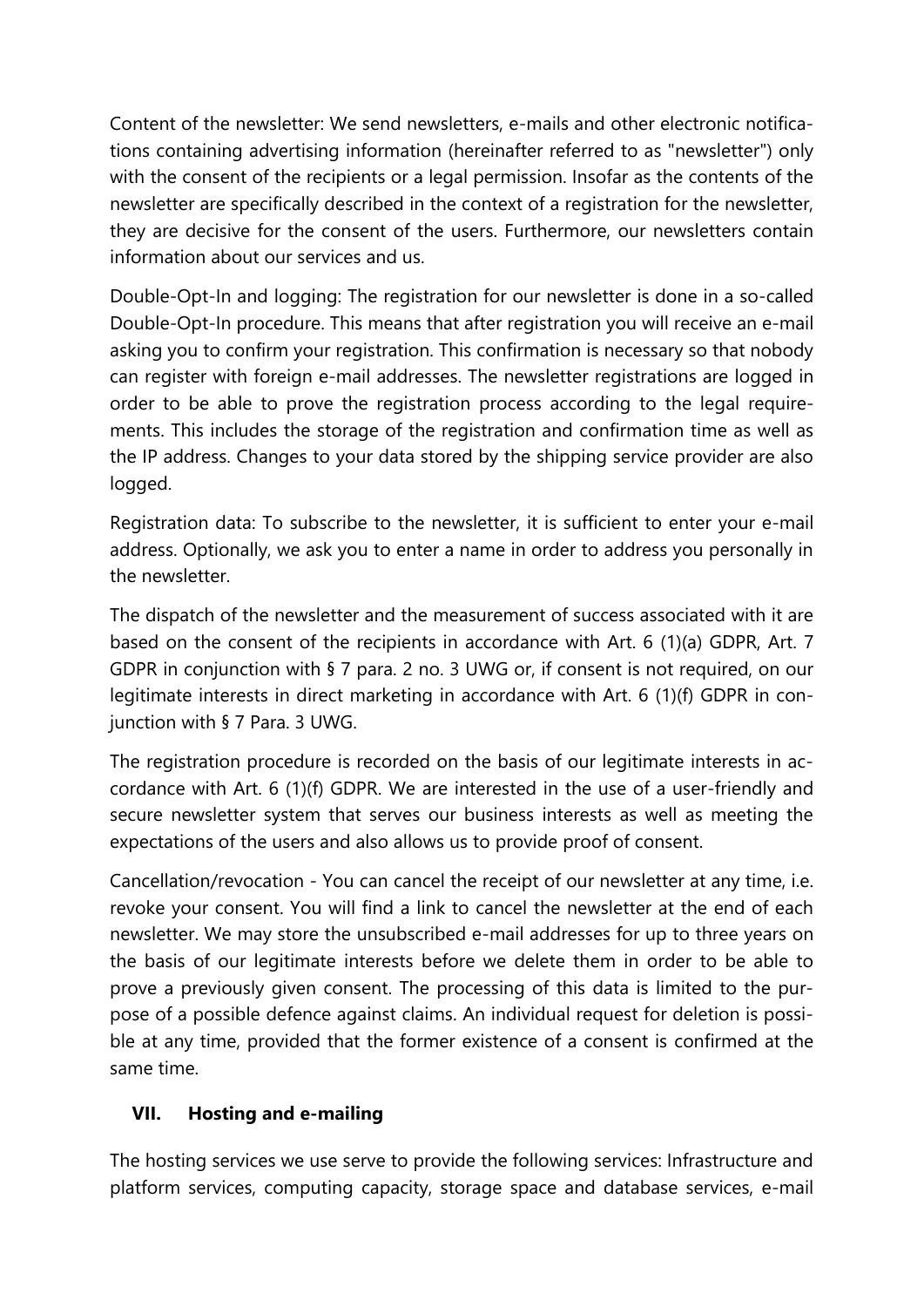dispatch, security services as well as technical maintenance services which we use for the purpose of operating this online offer.

In doing so, we or our hosting provider process inventory data, contact data, content data, contract data, usage data, meta and communication data of customers, interested parties and visitors of this online offer on the basis of our legitimate interests in an efficient and secure provision of this online offer in accordance with Art. 6 (1)(f) GDPR in conjunction with Art. 28 GDPR (conclusion of contract processing agreement).

### **VIII. Collection of access data and log files**

We, or our hosting provider, collect data on the basis of our legitimate interests in accordance with Art. 6 (1)(f) GDPR about every access to the server on which this service is located (so-called server log files). The access data includes the name of the accessed website, file, date and time of access, transferred data volume, notification of successful access, browser type and version, the user's operating system, referrer URL (the previously visited site), IP address and the requesting provider.

For security reasons (e.g. to clarify misuse or fraud), log file information is stored for a maximum of 7 days and then deleted. Data whose further storage is required for evidence purposes is excluded from deletion until the respective incident has been finally clarified.

# **IX. Google Analytics**

We use Google Analytics, a web analytics service provided by Google Ireland Limited, Gordon House, Barrow Street, Dublin 4, Ireland ("Google"). Google uses cookies. The information generated by the cookie about the use of the website by the user is usually transferred to a Google server in the USA and stored there.

Google will use this information on our behalf to evaluate the use of our website by users, to compile reports on the activities within this website and to provide us with further services associated with the use of this website and the Internet. In doing so, pseudonymous user profiles of the users can be created from the processed data.

We only use Google Analytics with activated IP anonymisation. This means that the IP address of the user is shortened by Google within member states of the European Union or in other contracting states of the Agreement on the European Economic Area. Only in exceptional cases is the full IP address transferred to a Google server in the USA and shortened there.

The IP address transmitted by the user's browser is not merged with other Google data. Users can prevent the storage of cookies by adjusting their browser software accordingly; users can also prevent the collection of data generated by the cookie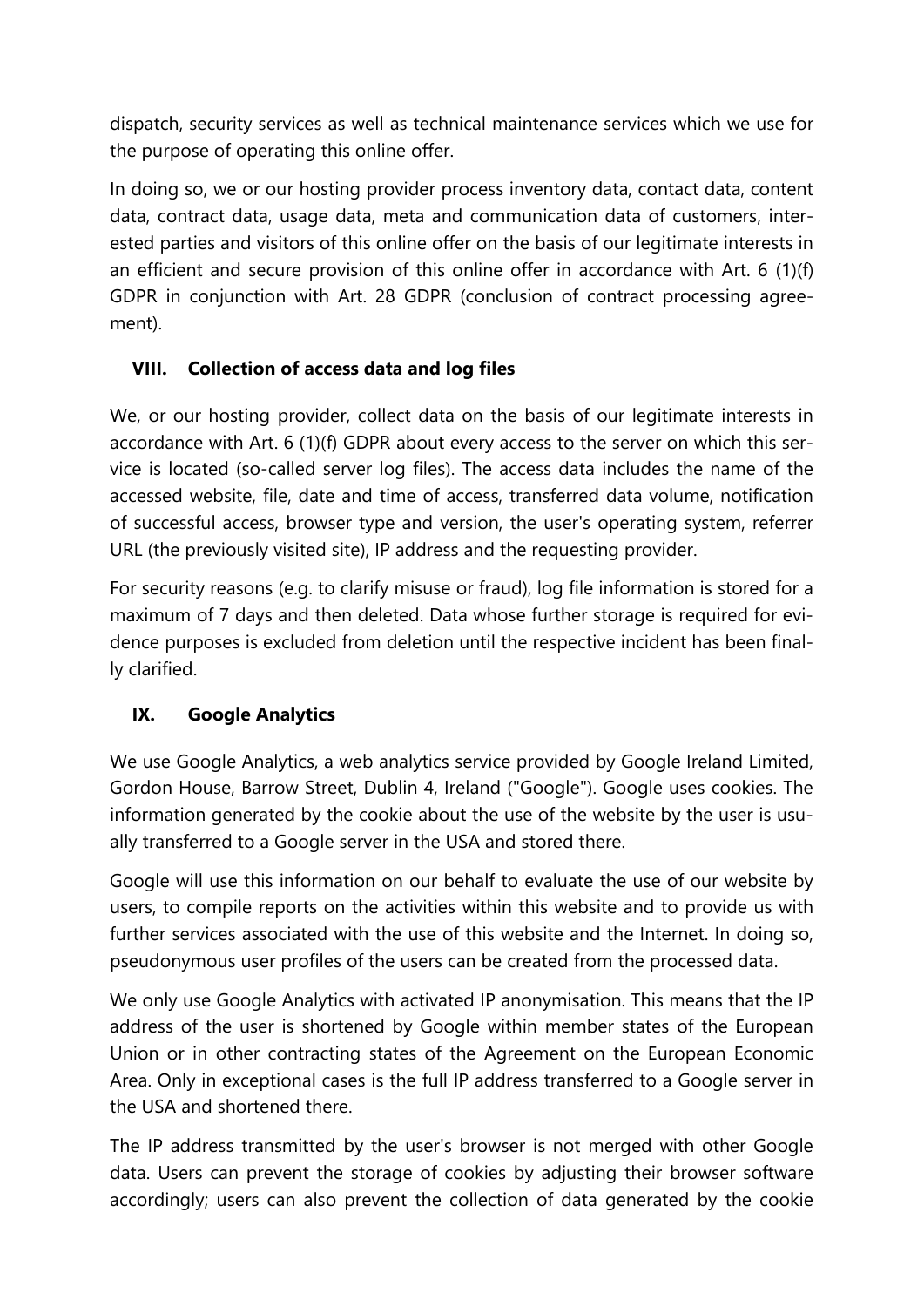and relating to their use of the online offer to Google and the processing of this data by Google by downloading and installing the browser plugin available under the following link: [http://tools.google.com/dlpage/gaoptout?hl=de.](http://tools.google.com/dlpage/gaoptout?hl=de)

If we ask the users for their consent (e.g. in the context of a cookie consent), the legal basis for this processing is Art. 6 (1)(a) GDPR. Otherwise, the personal data of the users will be processed on the basis of our legitimate interests (i.e. interest in the analysis, optimisation and economic operation of our online offer within the meaning of Art. 6 (1)(f) GDPR).

Insofar as data is processed in the USA, we would like to point out that Google is certified under the Privacy Shield Agreement and thereby assures that it complies with European data data protection law [\(https://www.privacyshield.gov/participant?id=a2zt000000001L5AAI&status=Active\)](https://www.privacyshield.gov/participant?id=a2zt000000001L5AAI&status=Active).

Further information on data use by Google, setting and objection options, can be found in Google's privacy policy [\(https://policies.google.com/privacy\)](https://policies.google.com/privacy) and in the settings for the display of advertising by Google [\(https://adssettings.google.com/authenticated\)](https://adssettings.google.com/authenticated).

The personal data of users will be deleted or anonymised after 14 months.

# **X. Range measurement with Matomo**

Within the scope of Matomo's range analysis, the following data is processed: the type and version of browser you use, the operating system you use, your country of origin, date and time of the server request, the number of visits, your length of stay on the website and the external links you activated. The IP address of the user is made anonymous before it is saved.

Matomo uses cookies, which are stored on the user's computer and which enable an analysis of the use of our online offer by the users. Pseudonymous user profiles of the users can be created from the processed data. The cookies have a storage period of one week. The information generated by the cookie about your use of this website is only stored on our server and is not passed on to third parties.

Users can file an objection to the anonymous data collection by the Matomo program at any time with effect for the future by clicking on the link below. In this case a so-called opt-out cookie will be stored in their browser, which means that Matomo will no longer collect any session data. If users delete their cookies, however, this has the consequence that the opt-out cookie is also deleted and therefore must be reactivated by the users.

The logs with the users' data will be deleted after 6 months at the latest.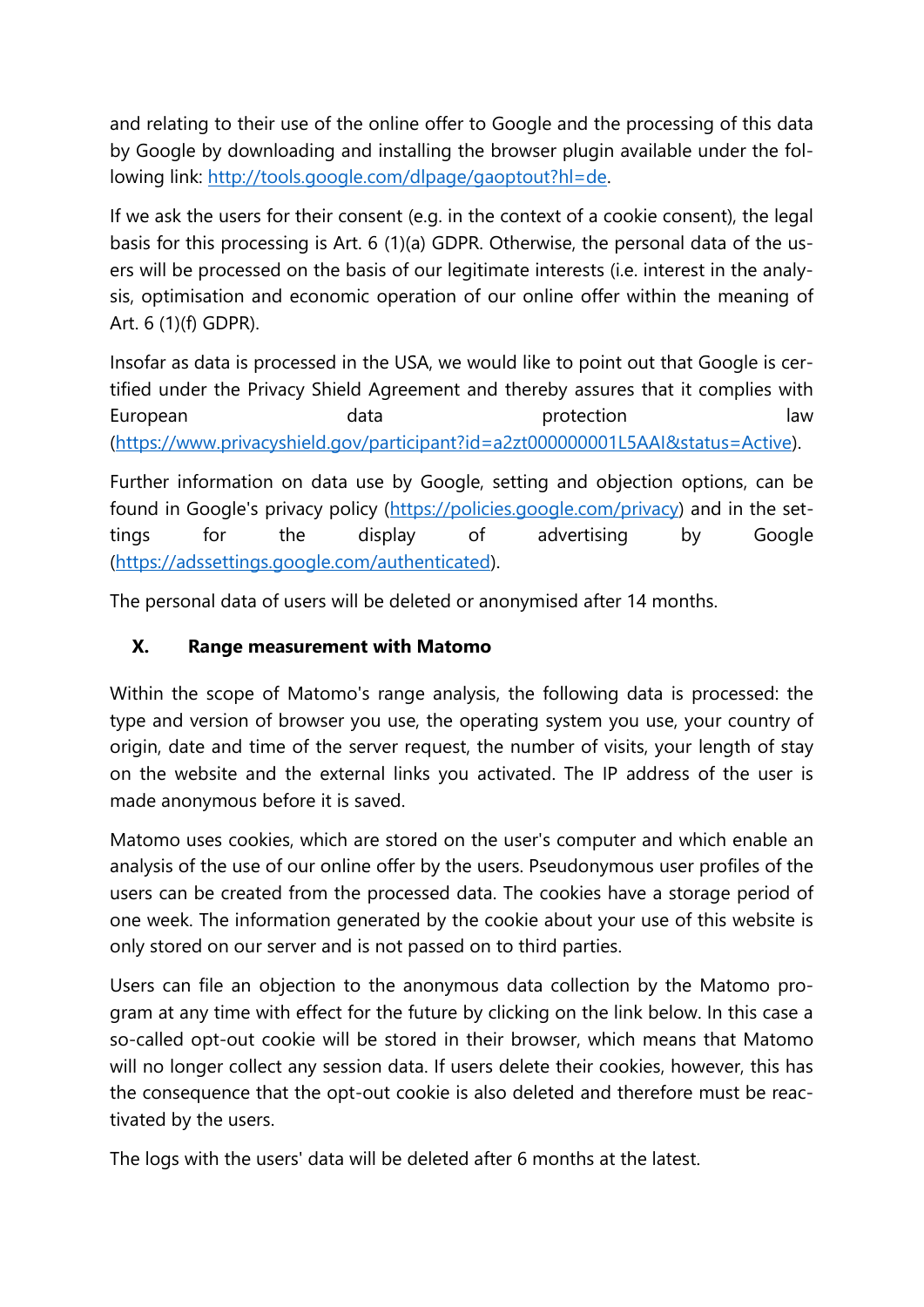If we ask the users for their consent (e.g. in the context of a cookie consent), the legal basis for this processing is Art. 6 (1)(a) GDPR. Otherwise, the personal data of the users will be processed on the basis of our legitimate interests (i.e. interest in the analysis, optimisation and economic operation of our online offer within the meaning of Art. 6 (1)(f) GDPR).

# **XI. Incorporating of third-party services and content**

Within our online offer we use content or service offers from third parties in order to integrate their content and services, such as videos or fonts (hereinafter uniformly referred to as "content"). This is done on the basis of our legitimate interests (i.e. interest in the analysis, optimisation and economic operation of our online offer within the meaning of Art. 6 (1)(f) GDPR).

This always presupposes that the third-party providers of these contents are aware of the IP address of the users, as without the IP address they would not be able to send the contents to their browsers. The IP address is therefore necessary for the display of this content. We make every effort to use only such content whose respective providers use the IP address only to deliver the content. Third party providers may also use pixel tags (invisible graphics, also known as "web beacons") for statistical or marketing purposes. Pixel tags can be used to evaluate information such as visitor traffic on the pages of this website. The pseudonymous information may also be stored in cookies on the user's device and may contain technical information about the browser and operating system, referring websites, visiting time and other details about the use of our online offer, as well as being linked to such information from other sources.

# **XII. Vimeo**

We can integrate the videos of the platform "Vimeo" of the provider Vimeo Inc., Attention: Legal Department, 555 West 18th Street New York, New York 10011, USA Privacy policy: [https://vimeo.com/privacy.](https://vimeo.com/privacy) We would like to point out that Vimeo can use Google Analytics and refer to the data protection declaration [\(https://policies.google.com/privacy\)](https://policies.google.com/privacy) as well as opt-out options for Google Analytics [\(http://tools.google.com/dlpage/gaoptout?hl=de\)](http://tools.google.com/dlpage/gaoptout?hl=de) or the settings of Google for the use of data for marketing purposes [\(https://adssettings.google.com/\)](https://adssettings.google.com/).

# **XIII. YouTube**

We integrate the videos of the platform "YouTube" of the provider Google Ireland Limited, Gordon House, Barrow Street, Dublin 4, Ireland. Privacy policy: [https://www.google.com/policies/privacy/,](https://www.google.com/policies/privacy/)

Opt-out: [https://adssettings.google.com/authenticated.](https://adssettings.google.com/authenticated)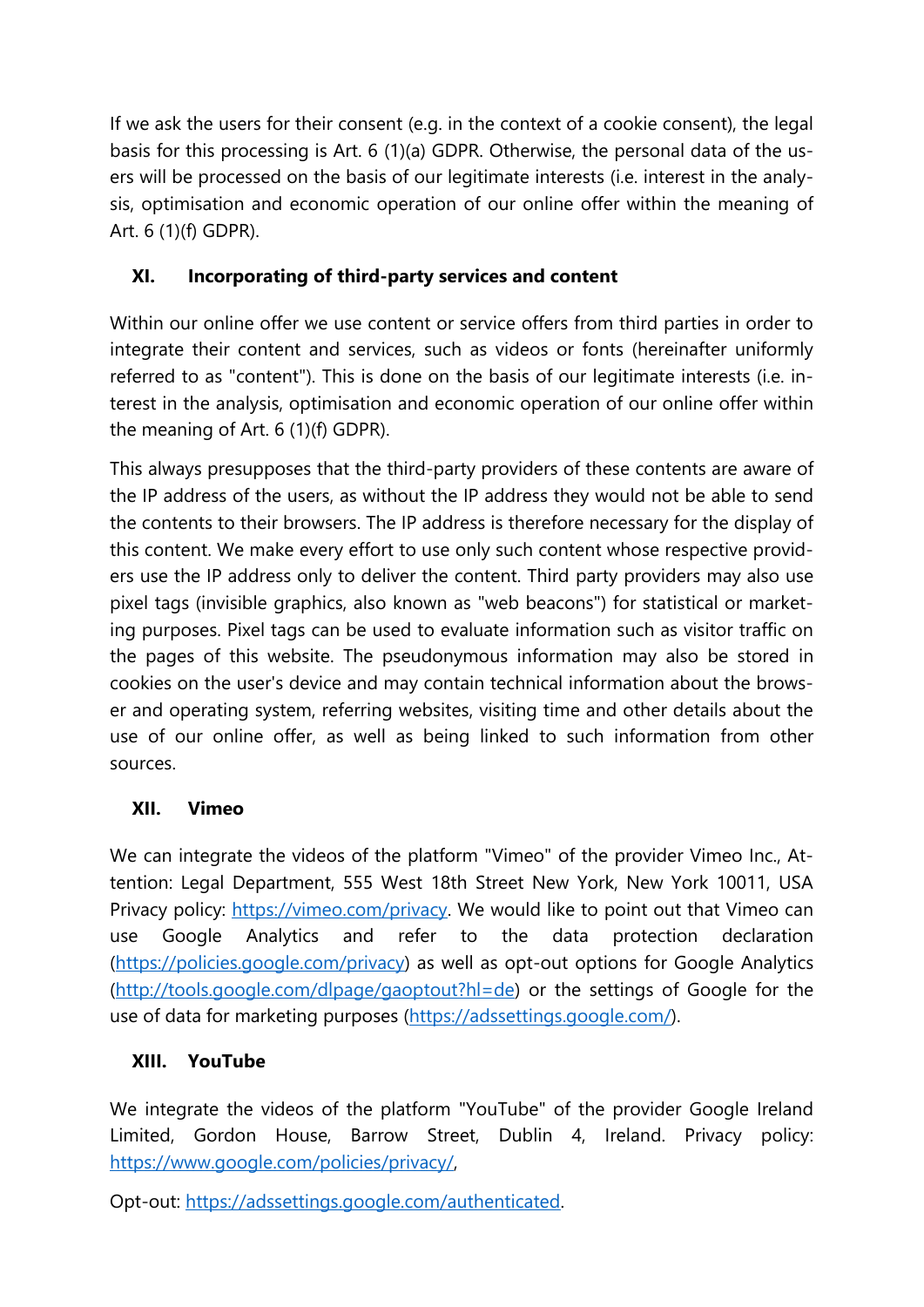#### **XIV. Google Maps**

.

We integrate the maps of the "Google Maps" service of the provider Google Ireland Limited, Gordon House, Barrow Street, Dublin 4, Ireland. The processed data may include, in particular, IP addresses and location data of the users, which, however, cannot be collected without their consent (usually in the context of the settings of their mobile devices). The data may be processed in the USA. Privacy policy: [https://www.google.com/policies/privacy/,](https://www.google.com/policies/privacy/)

Opt-out: [https://adssettings.google.com/authenticated.](https://adssettings.google.com/authenticated)

### **XV. Use of Facebook Social Plugins**

On the basis of our legitimate interests (i.e. interest in the analysis, optimisation and economic operation of our online offer within the meaning of Art. 6 (1)(f) GDPR) we use Social Plugins ("Plugins") of the social network facebook.com, which is operated by Facebook Ireland Ltd., 4 Grand Canal Square, Grand Canal Harbour, Dublin 2, Ireland ("Facebook").

This may include, for example, content such as images, videos or text and buttons with which users can share content from this online offering within Facebook. The list and appearance of the Facebook social plugins can be viewed here: [https://developers.facebook.com/docs/plugins/.](https://developers.facebook.com/docs/plugins/)

Facebook is certified under the Privacy Shield Agreement and thus offers a guarantee of compliance with European data protection law [\(https://www.privacyshield.gov/participant?id=a2zt0000000GnywAAC&status=Active\)](https://www.privacyshield.gov/participant?id=a2zt0000000GnywAAC&status=Active)

When a user calls up a function of this online offer that contains such a plugin, his device establishes a direct connection with the Facebook servers. The content of the plugin is transmitted by Facebook directly to the user's device and integrated into the online offer. User profiles can be created from the processed data. We therefore have no influence on the extent of the data that Facebook collects with the help of this plugin and therefore inform the users according to our state of knowledge.

By integrating the plugins, Facebook receives the information that a user has called up the corresponding page of the online offer. If the user is logged in to Facebook, Facebook can assign the visit to his or her Facebook account. If users interact with the plugins, for example, by pressing the Like button or making a comment, the corresponding information is transmitted directly from the user's device to Facebook and stored there. If a user is not a member of Facebook, it is still possible for Facebook to find out his or her IP address and store it. According to Facebook, only an anonymized IP address is stored in Germany.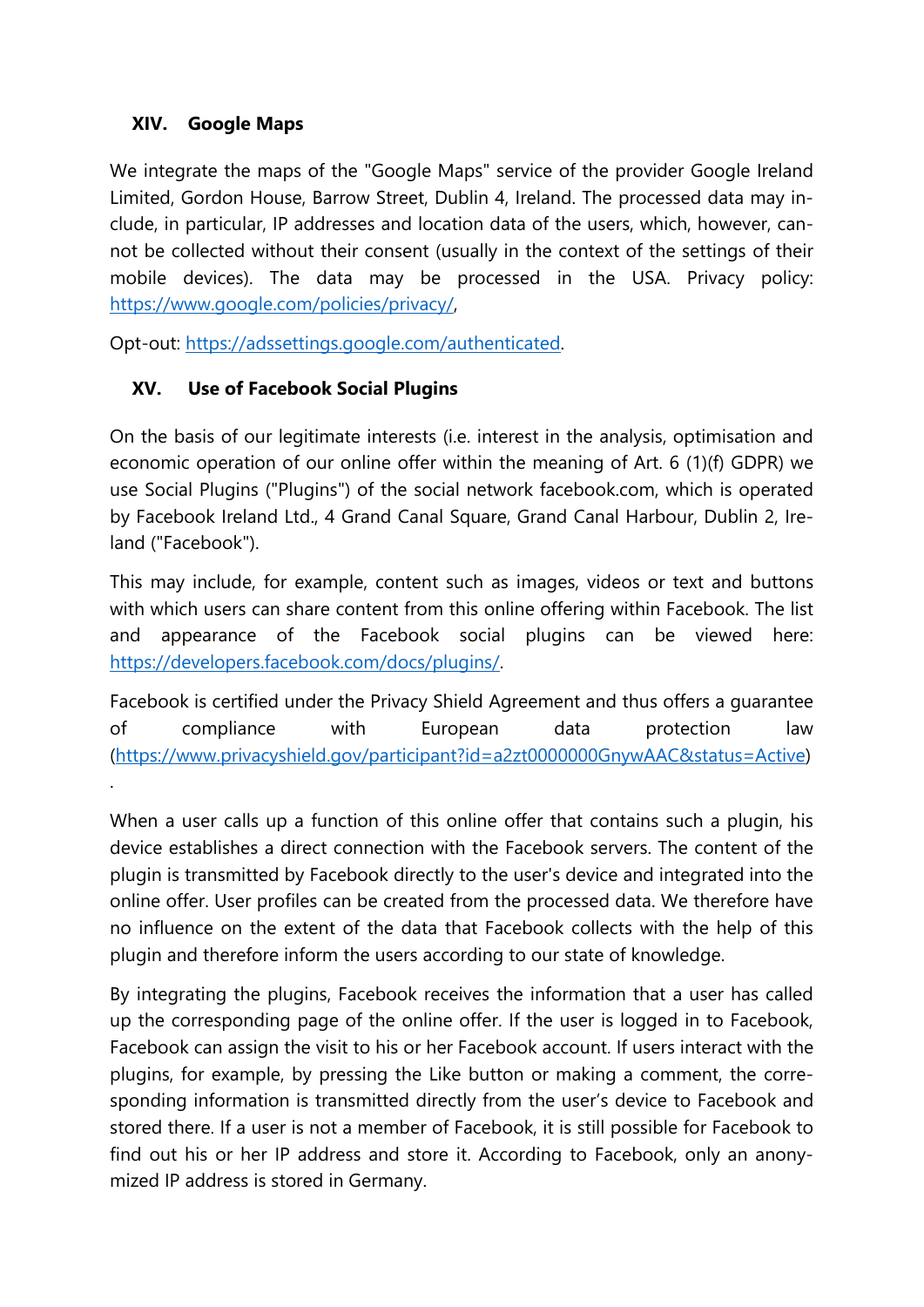The purpose and scope of the data collection and the further processing and use of the data by Facebook, as well as the relevant rights and setting options to protect the privacy of users, can be found in the Facebook privacy policy: [https://www.facebook.com/about/privacy/.](https://www.facebook.com/about/privacy/)

If a user is a Facebook member and does not want Facebook to collect data about him or her via this online offer and link it to his or her membership data stored on Facebook, he or she must log out of Facebook and delete his or her cookies before using our online offer. Further settings and objections to the use of data for advertising purposes are possible within the Facebook profile settings: <https://www.facebook.com/settings?tab=ads> or via the US-American page <http://www.aboutads.info/choices/> or the EU page [http://www.youronlinechoices.com/.](http://www.youronlinechoices.com/) The settings are platform-independent, i.e. they are adopted for all devices, such as desktop computers or mobile devices.

### **XVI. Sharing functions of AddThis**

Within our online offer the service "AddThis" (1595 Spring Hill Rd Suite 300 Vienna, VA 22182, USA) is used to share the contents of this online offer within social networks (so-called sharing).

The use is based on our legitimate interests, i.e. interest in the distribution of our online offer according to Art. 6 (1)(f) GDPR. AddThis uses the personal information of users for the provision and execution of the sharing functions. Furthermore, AddThis may use pseudonymous information of the users for marketing purposes. This data is stored on the user's computer with the help of so-called "cookie" text files. Privacy policy: [http://www.addthis.com/privacy,](http://www.addthis.com/privacy)

Opt-out: [http://www.addthis.com/privacy/opt-out.](http://www.addthis.com/privacy/opt-out)

#### **XVII. Cookies**

We use cookies. Cookies are small text files that enable the recognition of the user, so that you do not have to log in again each time. These cookies are usually automatically deleted from your hard disk after the end of your visit to our websites. Other cookies remain on your computer, so that we recognize you on your next visit. We use cookies to measure and control the frequency of page views and general page navigation. Of course you can also use our website without cookies. Your internet browser can be set to reject cookies in general. You can define the storage duration of your cookies in the settings of your browser yourself and delete cookies on your computer yourself at any time. We collect, process and use personal data only with your consent. Insofar as consent is given electronically within the framework of our Internet offer, we adhere to the legal obligations to provide information. Further details can be found in our privacy policy.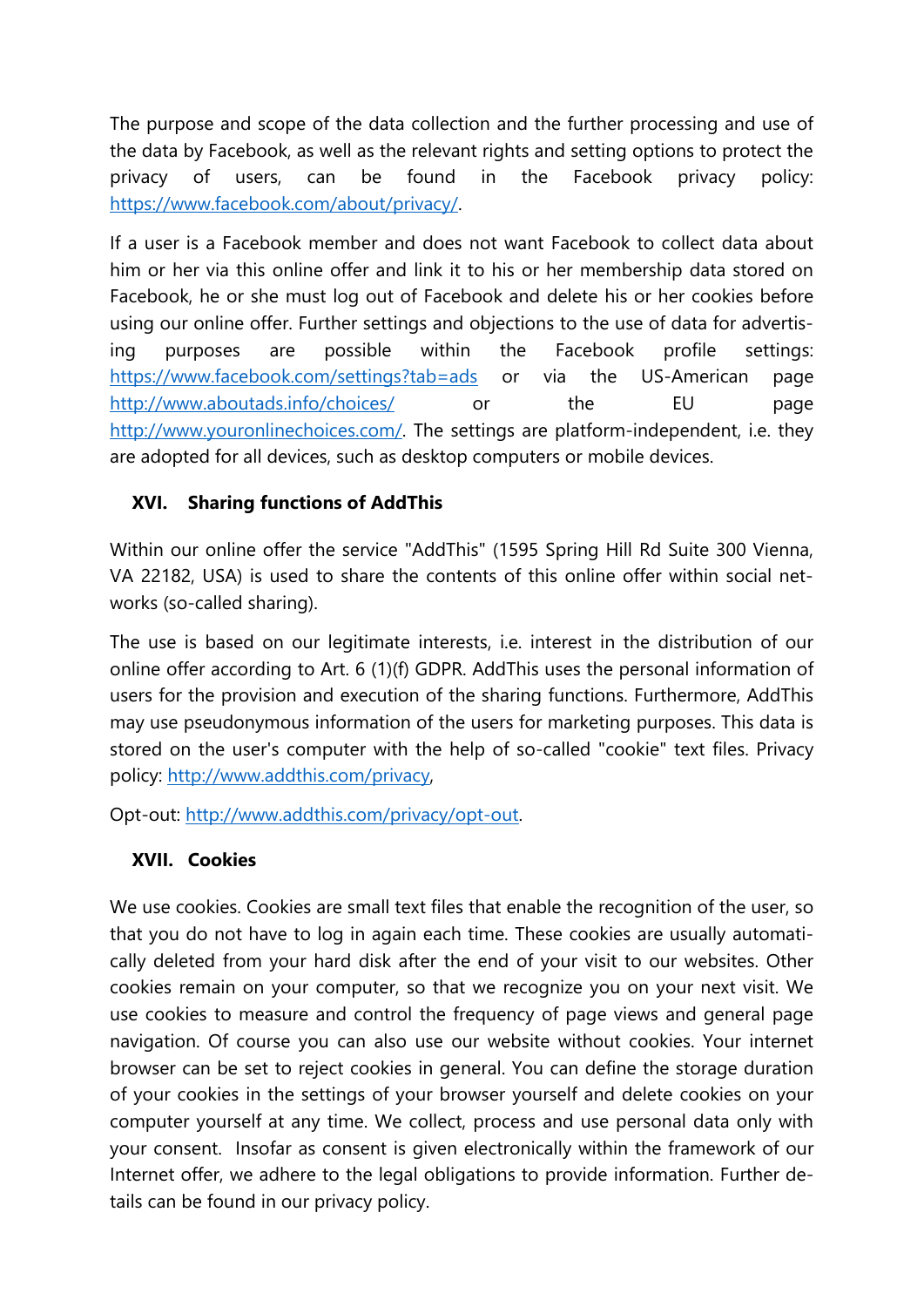Depending on the configuration, different cookies are used on websites in terms of type and scope. These cookies can be divided into the following categories:

### **1. Absolutely necessary cookies (type 1)**

These cookies are essential for the website and its functions to work properly. Without these cookies, for example, services such as the possibility of personalisation (if used) cannot be provided.

# **2. Functional cookies (type 2)**

These cookies make it possible to improve the comfort and performance of websites and provide various functions. For example, language settings can be stored in function cookies (if in use).

### **3. Performance cookies (type 3)**

These cookies collect information about how users use websites. For example, performance cookies help identify particularly popular areas of a website. In general, the information collected with these cookies is not personal.

# **4. Third party cookies (type 4)**

These cookies are set by third parties, e.g. social networks. They are primarily used to share content via social media channels with the help of application-related social plugins.